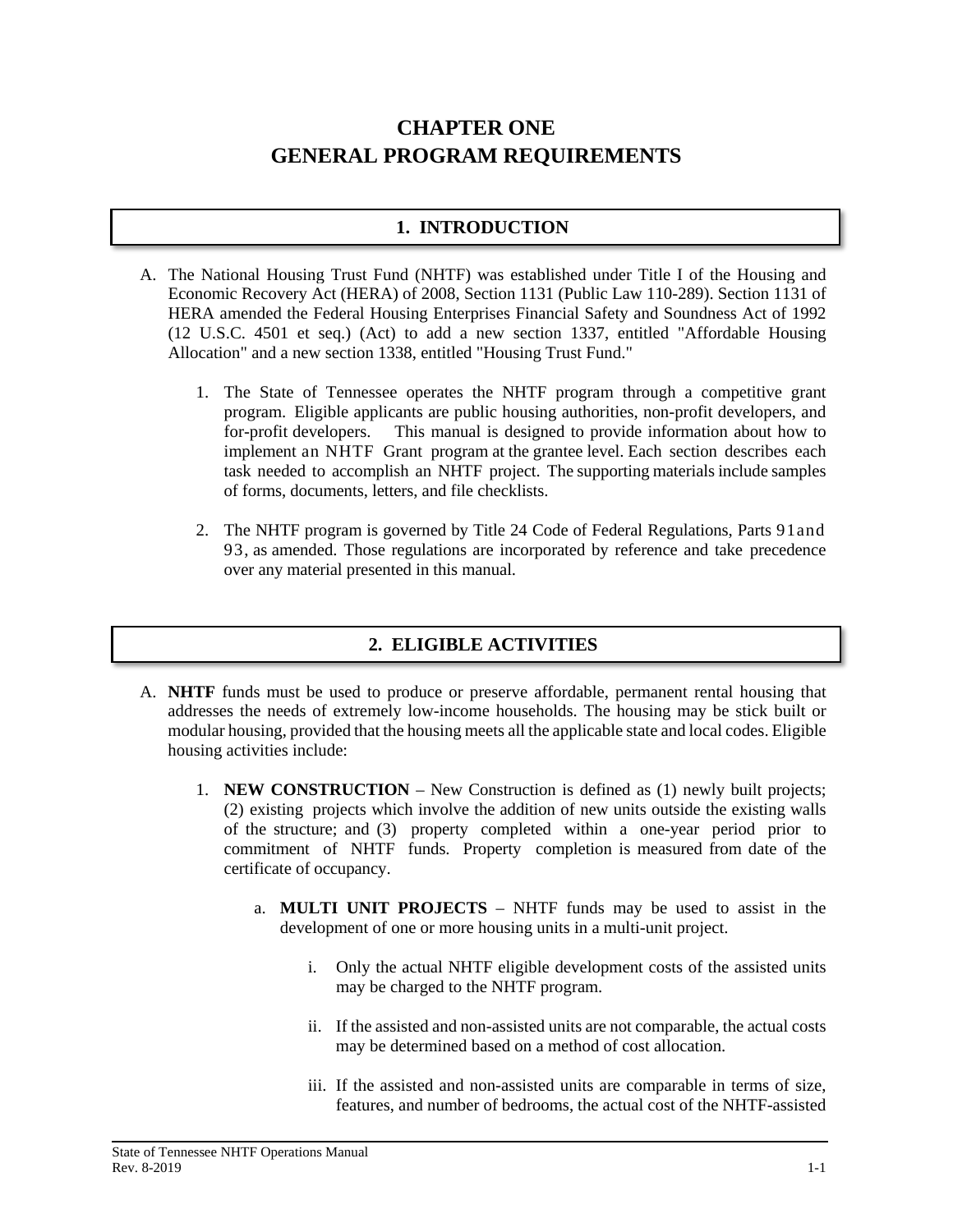units can be determined by prorating the total NHTF eligible development costs of the project so that the proportion of the total development costs charged to the NHTF program does not exceed the proportion of the NHTF-assisted units in the project.

- 2. **ACQUISITION OF PROPERTY** The acquisition of real estate must be undertaken only with respect to a particular housing project intended to provide affordable housing within the time frames established in Chapter 5; Acquisition, of this manual.
- 3. **REHABILITATION:** The maximum allowable NHTF funds per NHTF unit are capped by the NHTF subsidy limits, which are established by HUD and cannot be exceeded.
	- a. **MULTI UNIT PROJECTS**  NHTF funds may be used to assist in the rehabilitation of one or more housing units in a multi-unit project.
		- i. Only the actual NHTF eligible development costs of the assisted units may be charged to the NHTF program.
		- ii. If the assisted and non-assisted units are not comparable, the actual costs may be determined based on a method of cost allocation.
		- iii. If the assisted and non-assisted units are comparable in terms of size, features, and number of bedrooms, the actual cost of the NHTF-assisted units can be determined by prorating the total NHTF eligible development costs of the project so that the proportion of the total development costs charged to the NHTF program does not exceed the proportion of the NHTF-assisted units in the project.
	- b. All units built prior to 1978 require a lead-based paint (LBP) inspection. If hazards are identified, a risk assessment by a qualified lead risk assessor is required. If the risk assessment of a pre-1978 unit discloses no lead, then the cap for rehabilitation costs is capped by the NHTF subsidy limit.
	- c. If the risk assessment for a pre-1978 unit reveals the presence of lead-based paint and the estimated rehabilitation costs are less than \$25,000, interim control/lead safe-work practices will apply and the maximum NHTF subsidy for rehabilitation hard costs is limited to \$25,000.
	- d. If the risk assessment for a pre-1978 unit reveals the presence of lead-based paint and the estimated rehabilitation costs exceed \$25,000, then abatement using a qualified abatement contractor and will be required to provide assistance up to the NHTF subsidy limits.
- 4. **SELECTIVE ELIGIBLE ACTIVITIES** Several activities can be funded with NHTF funds only when conducted in conjunction with the above listed activities. They are:
	- a. Funding of an operating cost reserve associated with the new construction or acquisition and rehabilitation of housing assisted with NHTF funds
	- b. Acquisition of vacant land or demolition must be undertaken only with respect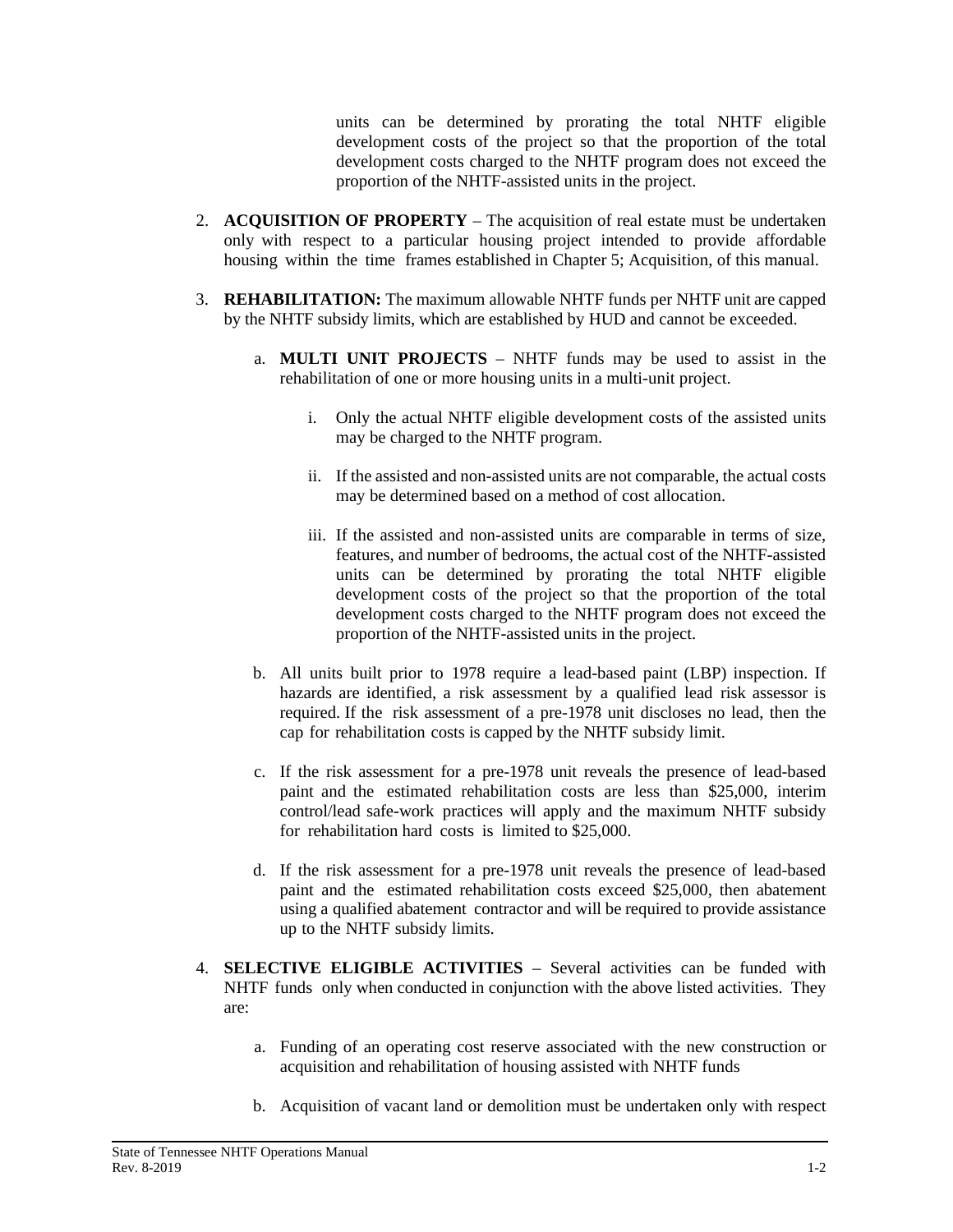to a particular housing project intended to provide affordable housing within the timeframes established in the definition of ''commitment'' in § 93.2

- 5. **UNIT REDUCTION** After project completion, the number of units designated as NHTF assisted may be reduced only in accordance with § 93.203, except that in a project consisting of all NHTF-assisted units, one unit may be converted to an onsite manager's unit if THDA determines the conversion is reasonable and that, based on one fewer NHTF assisted unit, the costs charged to the NHTF program do not exceed the actual costs of the NHTF-assisted units and do not exceed the subsidy limit established pursuant to § 93.300(a).
- 6. **TERMINATED PROJECTS** A NHTF assisted project that is terminated before completion, either voluntarily or otherwise, constitutes an ineligible activity and the grantee must repay any NHTF funds invested in the project to THDA, in accordance with § 93.403(b).
	- a. A project that does not meet the requirements for affordable housing must be terminated and the grantee must repay the NHTF funds to THDA.

# **3. PROHIBITED ACTIVITIES**

- A. **TENANT BASED RENTAL ASSISTANCE** Providing tenant-based rental assistance for the special purposes of the existing Section 8 program, in accordance with Section 212(d) of the Act.
- B. **EMERGENCY SHELTERS** Assisting or developing emergency shelters (including shelters for disaster victims) or facilities such as nursing homes, convalescent homes, hospitals, residential treatment facilities, correctional facilities, dormitories, including those for farm workers or housing for students.
- C. **TRANSITIONAL HOUSING** Providing any form of housing that is considered short term or transitional.
- D. **RECONSTRUCTION** Providing NHTF assistance to rental units that require reconstruction.
- E. **MANUFACTURED HOUSING** Providing NHTF assistance to rental units that are Manufactured Housing and/or Manufactured Housing lots.
- F. **REFINANCING**  Using NHTF funds to refinance existing debt
- G. **HOMEOWNER PROGRAMS** Using NHTF funds for the acquisition and rehabilitation or new construction of housing for sale to home buyers.
- H. **MATCHING CONTRIBUTIONS** Providing non-federal matching contributions required under any other Federal program.
- I. **OPERATION OF PUBLIC HOUSING**  Providing assistance authorized under Section 9 of the 1937 Act (annual contributions for operation of public housing).
- J. **PUBLIC HOUSNG MODERNIZATION** Carrying out activities authorized under 24 CFR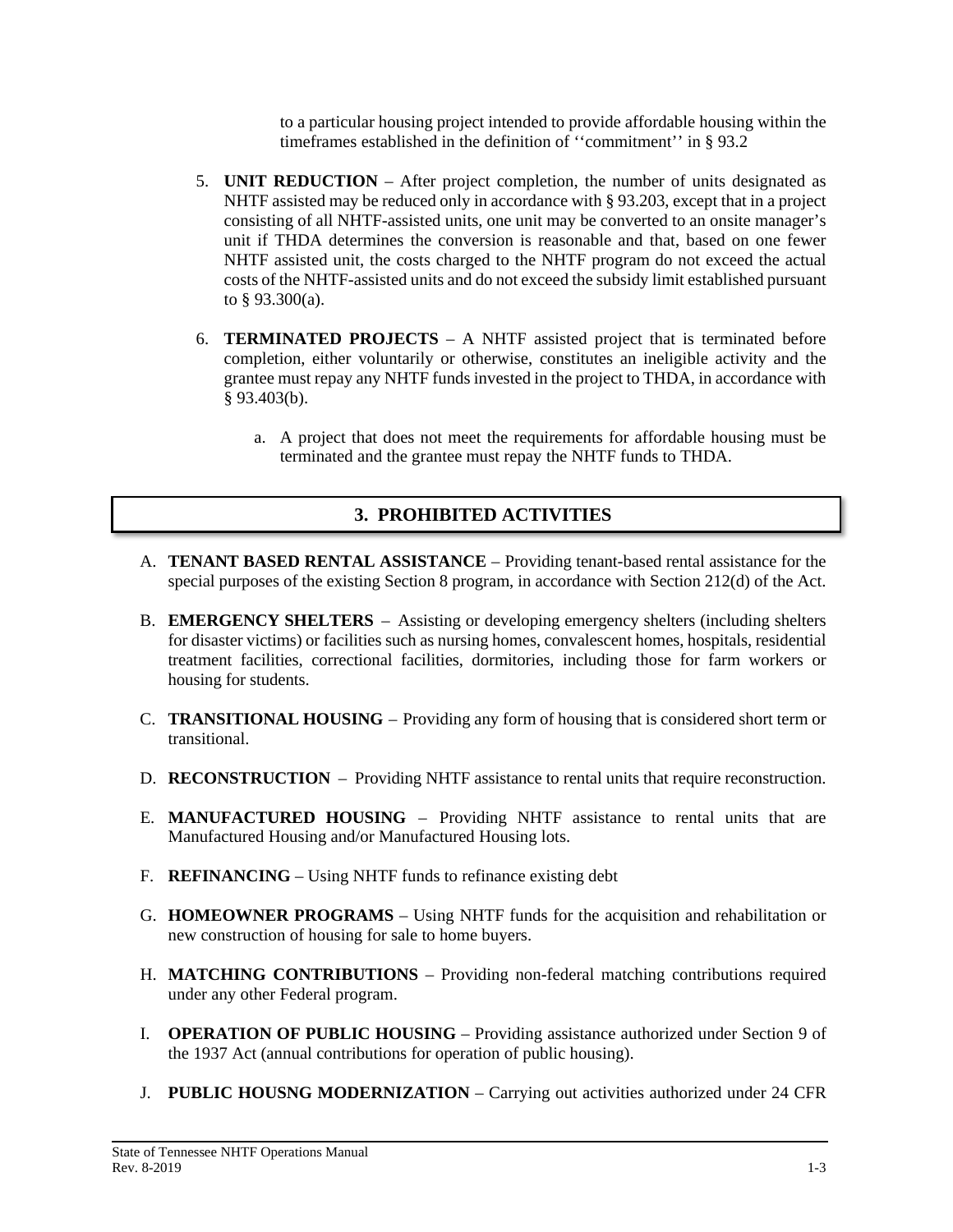Part 968 (Public Housing Modernization).

- K. **REPAYMENT OF LOW INCOME HOUSING MORTGAGES** Providing assistance to eligible low-income housing under 24 CFR Part 248 (Prepayment of Low Income Housing Mortgages).
- L. **NHTF PREVIOUSLY ASSISTED PROJECTS** Providing assistance to a project previously assisted with NHTF funds during the period of affordability established by HUD and THDA in the written agreement with the Recipient as stated in § 93.205(a) except as permitted for renewal of funds committed to operating cost assistance.
	- 1. Additional NHTF funds may be committed to a project up to one year after project completion, but the amount of NHTF funds in the project may not exceed the maximum per-unit subsidy amount; Attachment Two: Maximum Federal Subsidy Limit.
- M. **POLITICAL ACTIVITY OR LOBBYING**  Using NHTF funds for political activities; advocacy; lobbying, whether directly or through other parties; counseling services; travel expenses; and preparing or providing advice on tax returns.
- N. **ADMINISTRATIVE** Using NHTF funds for administrative, outreach, or other costs of the Recipient, or any other Recipient of such grant amounts, subject to the exception in Section  $1338(c)(10)(D)(iii)$  of the Act.

#### O. **ANY COST THAT IS NOT ELIGIBLE UNDER 24 CFR 92.730 THROUGH 93.200.**

### **4. FORMS OF ASSISTANCE**

A. **FORGIVABLE GRANT** – Funds provided to successful applicants will be in the form of a forgivable grant. These are grants that may be completely forgiven after a specified period of time as long as the grantee adheres to the conditions of the grant. Grants may be forgiven at the end of the compliance period but no sooner.

# **5. AFFORDABILITY REQUIREMENTS**

- A. **NHTF PROGRAMS** NHTF assisted rental units are rent and income limited for the thirty (30) year Period of Affordability. The affordability period will begin at project completion or at the issuance of a certificate of occupancy, or equivalent, whichever occurs first.
- B. The affordability requirements apply without regard to the term of any loan or mortgage, repayment of the NHTF investment, or the transfer of ownership.
	- 1. Affordability requirements will be imposed by a deed restriction, covenant running with the land, an agreement restricting the use of the property, or other mechanisms approved by HUD under which the grantee have the right to require specific performance. The affordability requirements will be recorded in accordance with State recordation laws.
	- 2. Recipients/Owners of rental property shall maintain occupancy of NHTF assisted units by Extremely Low Income Persons for the Period of Affordability.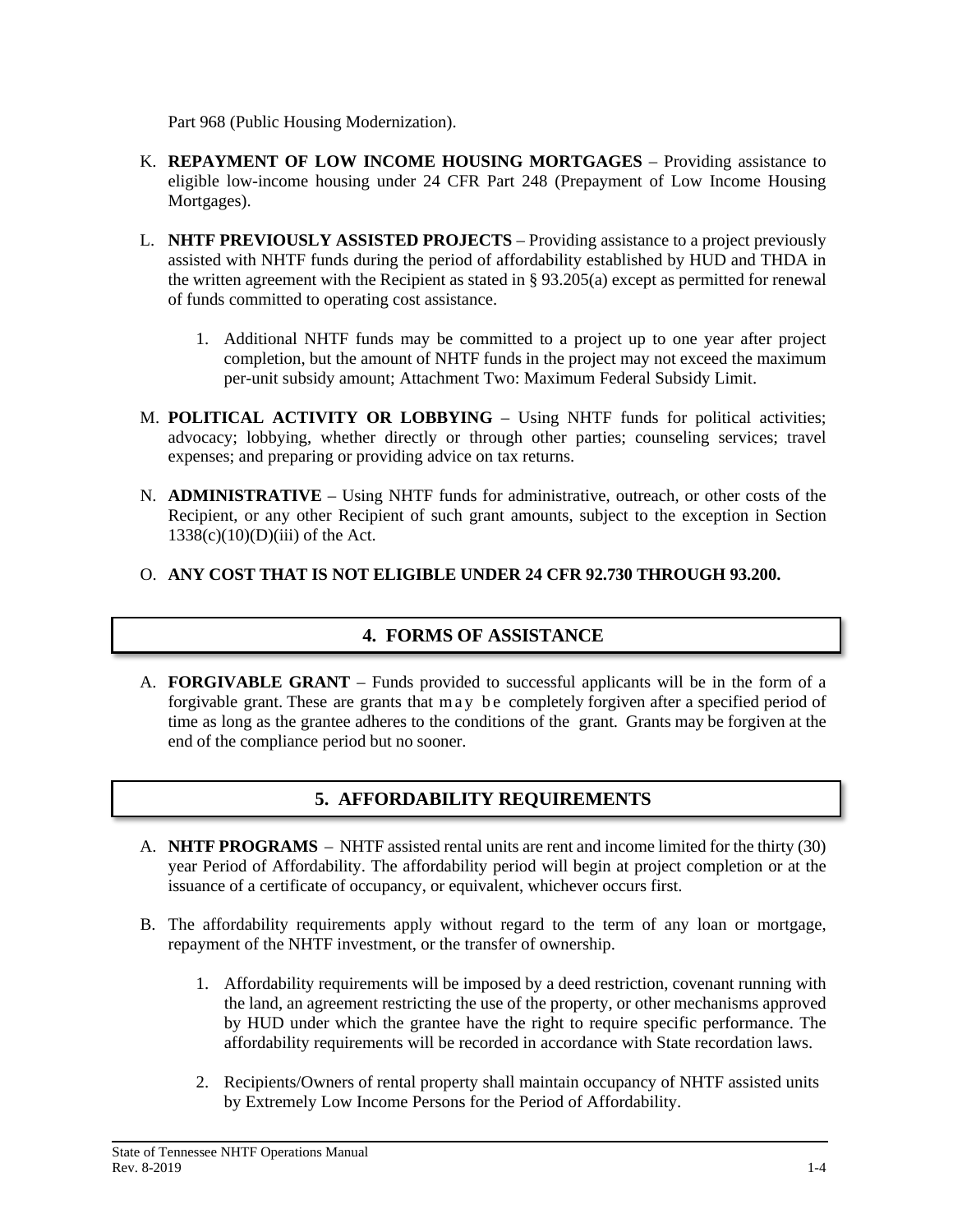- a. During the Period of Affordability, the Recipient shall:
	- i. Certify annually the income of tenants.
		- a) The income of each tenant must be determined initially in accordance with § 93.151. In addition, in each year during the period of affordability, the project owner must re-examine each tenant's annual income in accordance with one of the options in § 93.151(c) selected by the grantee.
	- ii. Adhere to the currently published NHTF rent and income guidelines.
	- iii. Comply with all applicable adopted housing codes and the Uniform Physical Condition Standards (UPCS).
- b. Report to THDA in a form and with substance as required by THDA.
- 3. Fixed or Floating Units In a project containing NHTF-assisted and other units, the grantee may designate fixed or floating NHTF units.
	- a. This designation must be made at the time of project commitment in the written agreement between THDA and the GRANTEE, and
	- b. The NHTF units must be identified not later than the time of project completion.
		- i. Fixed units must remain the same throughout the period of affordability.
		- ii. Floating units must be changed to maintain conformity with the requirements of this section during the period of affordability so that the total number of housing units meeting the requirements of this section remains the same, and each substituted unit must be comparable in terms of size, features, and number of bedrooms to the originally designated NHTF-assisted unit.
- C. **REPAYMENTS** If the unit does not remain in compliance for the affordability period then the entire amount of the NHTF subsidy used to develop the unit must be repaid. Please note that the pro-rata forgiveness under the Grantee's Recapture provision does not apply.
- A. The NHTF program has income-targeting requirements. Therefore, the grantee must determine

### **6. INCOME DETERMINATIONS**

that each family occupying an NHTF assisted unit is income-eligible by determining the family's annual income.

1. **INCOME LIMITS** – NHTF funds can only be used to benefit extremely low income households. The income limits applicable are the current "NHTF Program Income Limits" (adjusted for family size) produced by the Department of Housing and Urban Development. Tennessee income limits are provided at [www.thda.org](http://www.thda.org/) ->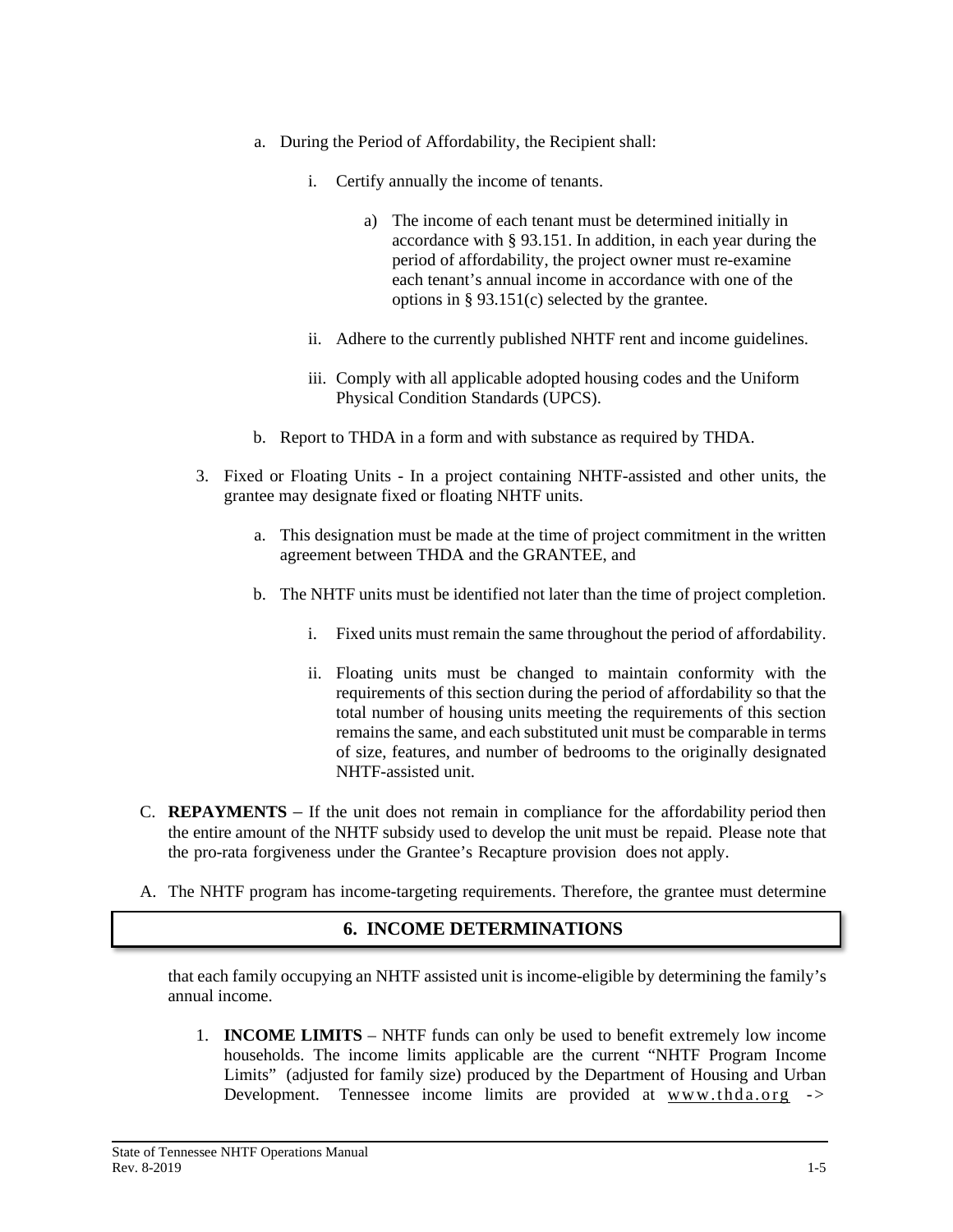Business partners -> Grant Administrators -> NHTF Program -> Resource Links

- 2. **ANNUAL INCOME (GROSS INCOME)** The State's NHTF program uses the income definitions of the Section 8 program to determine the annual income (gross income) used to classify a household for purposes of eligibility found at 24 CFR 5.609. Grantees must calculate the annual income of the family by projecting the prevailing rate of income of the family at the time the family is determined to be income eligible. Annual income shall include income from all persons in the household. Annual income means all amounts, monetary or not, which:
- 3. Go to, or on behalf of, the family head or spouse (even if temporarily absent) or to any other family member;
- 4. Are anticipated to be received from a source outside the family during the 12-month period following admission or annual reexamination effective date. In other words, it is the household's *future or expected* ability to pay rather than its past earnings that is used to determine program eligibility. If it is not feasible to anticipate a level of income over a 12- month period, the income anticipated for a shorter period may be annualized, subject to a redetermination at the end of the shorter period; and
	- a. Which are not specifically excluded in paragraph 6.8 (Income Exclusions) below.
	- b. Annual income also means amounts derived (during the 12-month period) from assets to which any member of the family has access.
	- c. MONTHLY GROSS INCOME Monthly gross income is Annual Gross Income divided by 12 months.
- 5. **ASSETS** In general terms, an asset is a cash or noncash item that can be converted to cash. There is no asset limitation for participation in the NHTF program. Income from assets is, however, recognized as part of Annual Gross Income. Assets have both a market value and a cash value.
	- a. MARKET VALUE The market value of an asset is simply its dollar value on the open market. For example, a stock's market value is the price quoted on a stock exchange on a particular day, and a property's market value is the amount it would sell for on the open market. This may be determined by comparing the property with similar, recently sold properties.
	- b. CASH VALUE The cash value of an asset is the market value less reasonable expenses required to convert the asset to cash, including:
		- i. Penalties or fees for converting financial holdings. Any penalties, fees, or transaction charges levied when an asset is converted to cash are deducted from the market value to determine its cash value (e.g., penalties charged for premature withdrawal of a certificate of deposit, the transaction fee for converting mutual funds, or broker fees for converting stocks to cash); and/or
		- ii. Costs for selling real property. Settlement costs, real estate transaction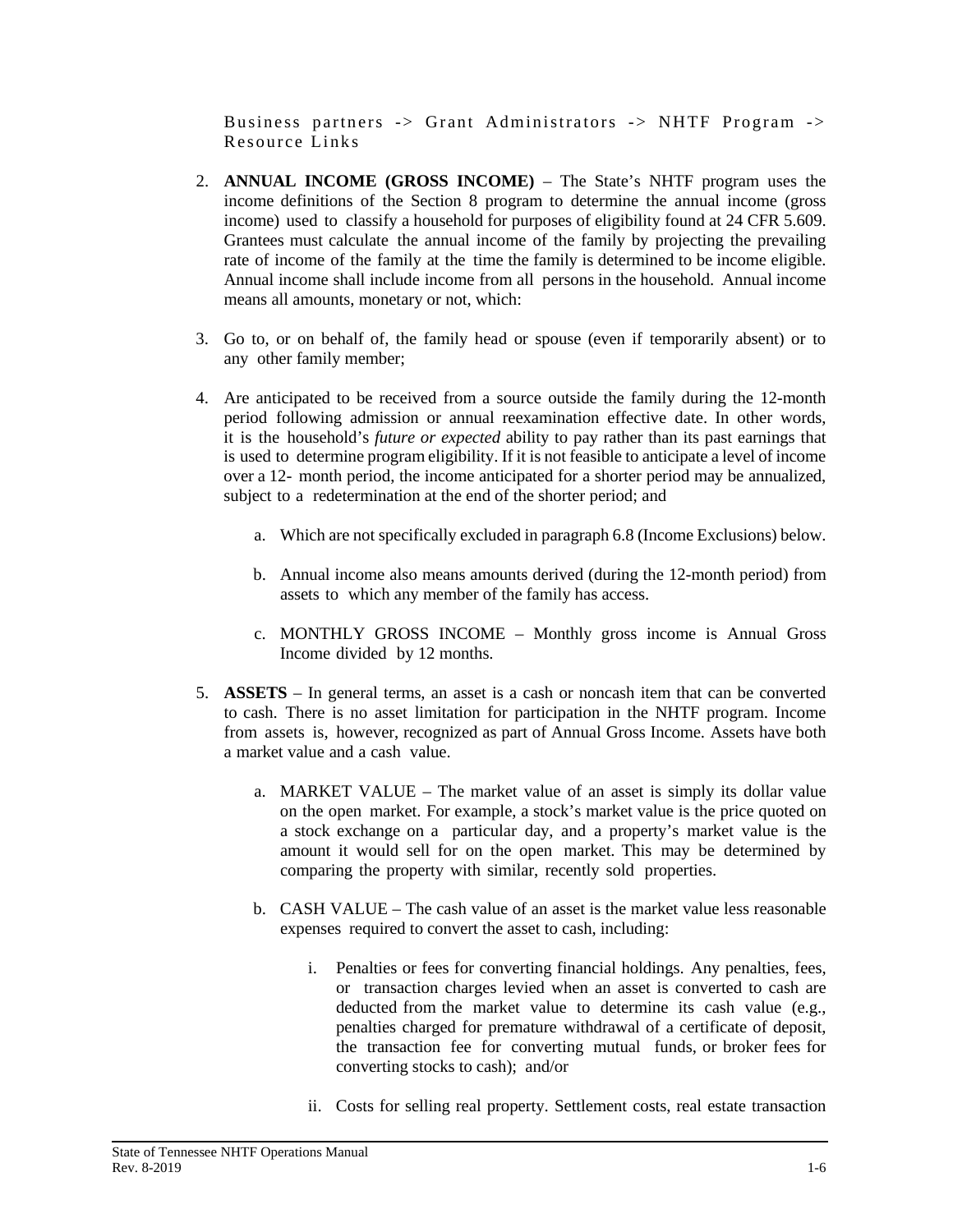fees, payment of mortgages/liens against the property, and any legal fees associated with the sale of real property are deducted from the market value to determine equity in the real estate.

- iii. Under Section 8 rules, only the cash value (rather than market value) of an item is counted as an asset.
- 6. **INCOME FROM ASSETS** The income counted is the actual income generated by the asset (e.g., interest on a savings or checking account.)
	- a. The income is counted even if the household elects not to receive it. For example, although a household may elect to reinvest the interest of dividends from an asset, the interest or dividends is still counted as income.
		- i. The income from assets included in Annual Gross Income is the income that is anticipated to be received during the coming 12 months.
		- ii. To obtain the anticipated interest on a savings account, the current account balance can be multiplied by the current interest rate applicable to the account; or
		- iii. If the value of the account is not anticipated to change in the near future and interest rates have been stable, a copy of the IRS 1099 form showing past interest earned can be used.
		- iv. Checking account balances (as well as savings account balances) are considered an asset. This is a recognition that some households keep assets in their checking accounts, and is not intended to count monthly income as an asset. Grantees should use the average monthly balance over a 6-month period as the cash value of the checking account.
	- b. When an Asset Produces Little or No Income:
		- i. If the family's assets are \$5,000 or less, actual income from assets (e.g., interest on a checking account) is not counted as annual income. For example, if a family has \$600 in a non-interest bearing checking account, no actual income would be counted because the family has no actual income from assets and the total amount of all assets is less than \$5,000.
		- ii. If the family's assets are greater than \$5,000, income from assets is computed as the greater of:
			- a. actual income from assets, or
			- b. calculate income from assets based on a passbook rate applied to the cash value of all assets. For example, if a family has \$3,000 in a non-interest bearing checking account and \$5,500 in an interest-bearing savings account, the two amounts are added together. Use the standard passbook rate to determine the annual income from assets for this family.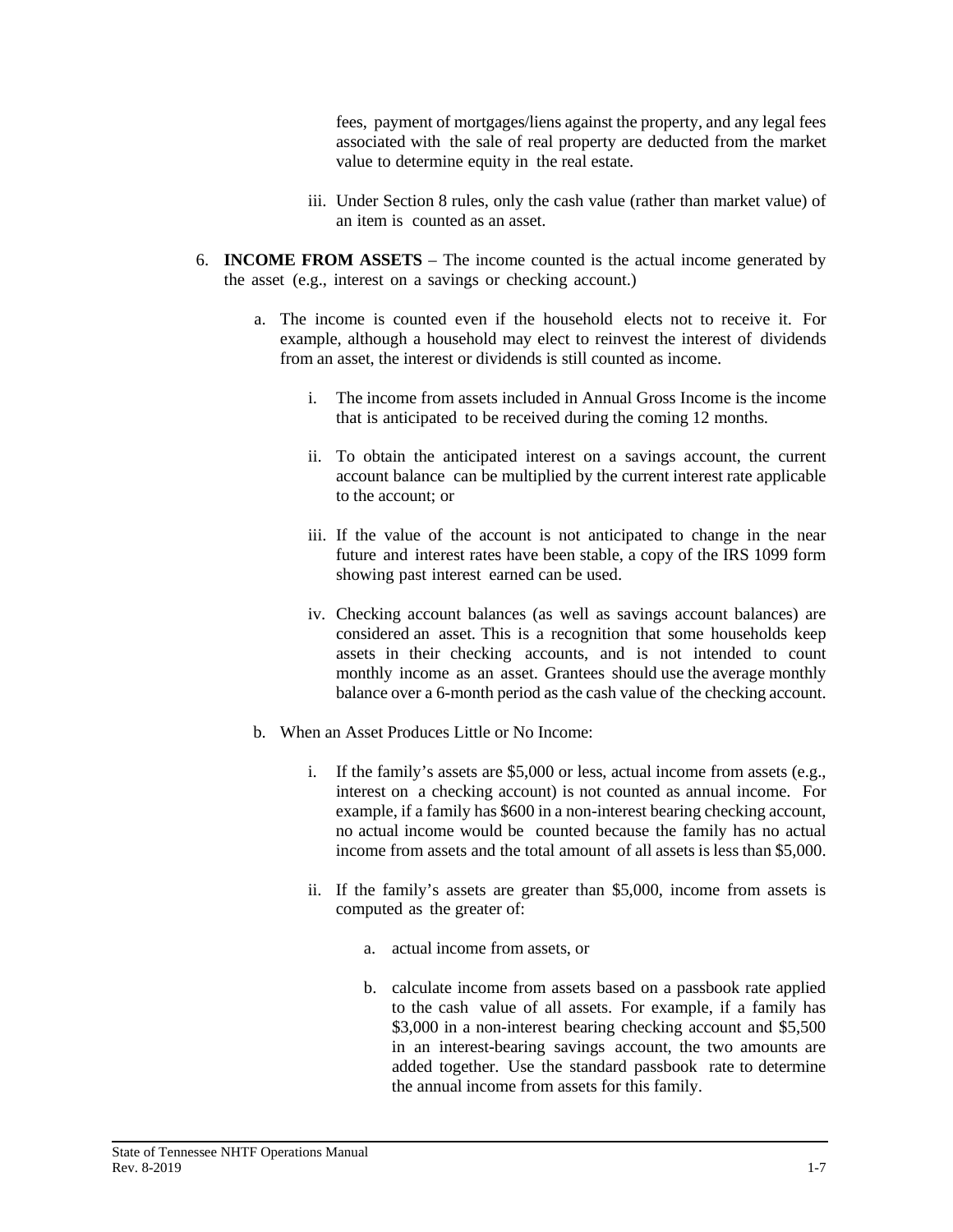- c. Applicants who dispose of assets for less than fair market value (i.e., value on the open market in an "arm's length" transaction) have, in essence, voluntarily reduced their ability to afford housing. Section 8 rules require, therefore, that any asset disposed of for less than fair market value during the 2 years preceding the income determination be counted as if the household still owned the asset.
	- i. The value to be included as an asset is the difference between the cash value of the asset and the amount that was actually received (if any) in the disposition of the asset (less any fees associated with disposal of property, such as a brokerage fee).
	- ii. Each applicant must certify whether an asset has been disposed of for less than fair market value. Assets disposed of for less than fair market value as a result of foreclosure, bankruptcy, divorce or separation is not included in this calculation.
	- iii. These procedures are followed to eliminate the need for an assets limitation and to penalize people who give away assets for the purpose of receiving assistance or paying a lower rent.

#### 7. **ASSETS INCLUDE:**

- a. Amounts in savings accounts and six month average balance for checking accounts.
- b. Stocks, bonds, savings certificates, money market funds and other investment accounts.
- c. Equity in real property or other capital investments. Equity if the estimated current market value of the asset less the unpaid balance on all loans secured by the asset and reasonable costs (such as broker fees) that would be incurred in selling the asset. *DO NOT INCLUDE EQUITY OF PRINCIPAL RESIDENCE AS AN ASSET FOR NHTF OWNER REHABILITATION PROGRAMS.*
- d. The cash value of trusts that are available to the household.
- e. IRA, Keogh and similar retirement savings accounts, even though withdrawal would result in penalty.
- f. Contributions to company retirement/pension funds that can be withdrawn without retiring or terminating employment.
- g. Assets which, although owned by more than one person, allow unrestricted access by the applicant.
- h. Lump sum receipts such as inheritances, capital gains, lottery winnings, insurance settlements, and other claims.
- i. Personal property held as an investment such as gems, jewelry, coin collections, antique cars, etc.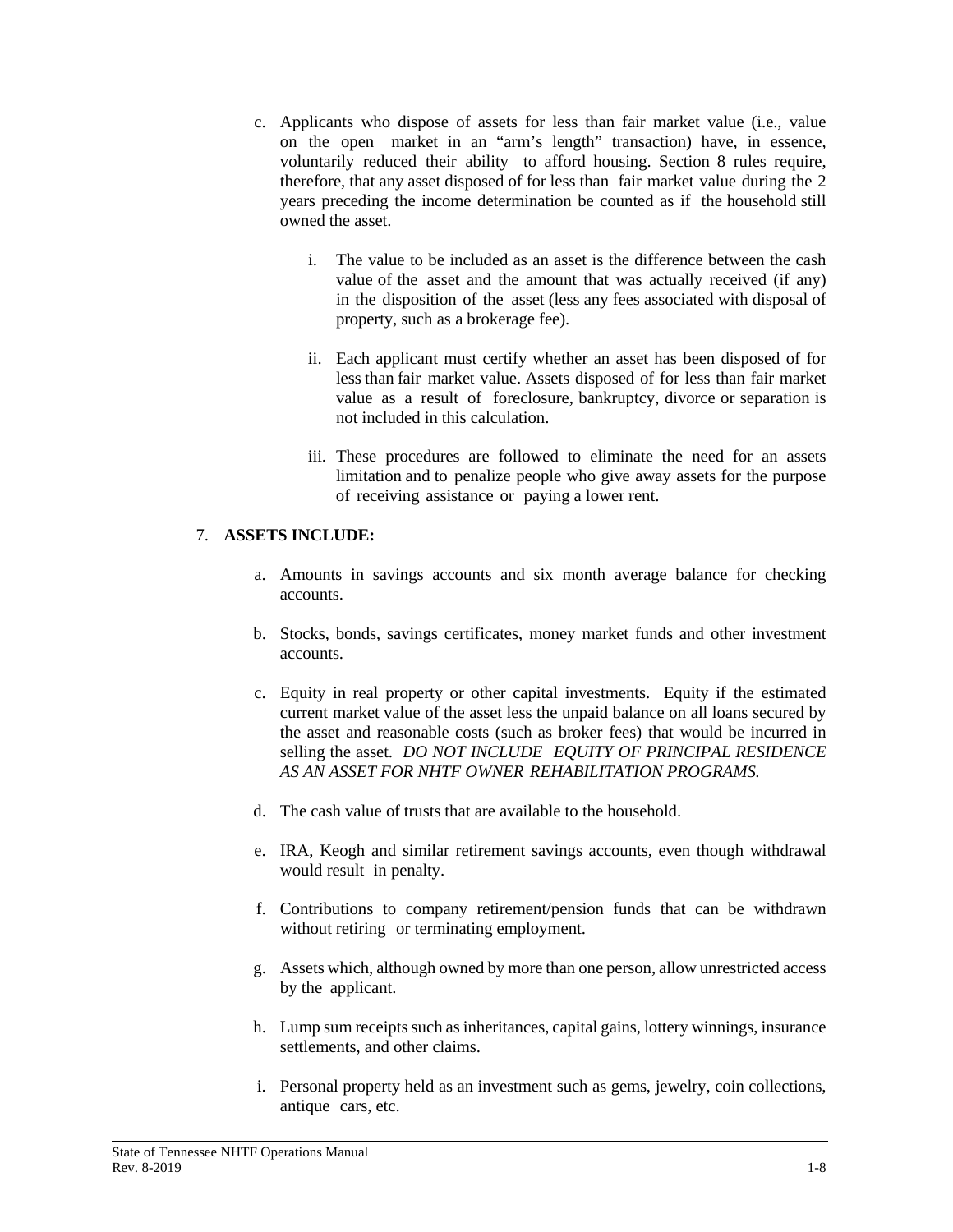- j. Cash value of life insurance policies.
- k. Assets disposed of for less than fair market value during two years preceding certification or recertification.

#### 8. **ASSETS DO NOT INCLUDE:**

- a. Necessary personal property, except as noted under paragraph 6.5(9) (Assets Include) above
- b. Interest in Indian Trust lands
- c. Assets that are part of an active business or farming operation.
- d. NOTE: Rental properties are considered personal assets held as an investment rather than business assets unless real estate is the applicant/tenant's main occupation.
- e. Assets not accessible to the family and which provide no income to the family.
- f. Vehicles especially equipped for the handicapped.
- g. Equity in owner-occupied cooperatives and manufactured NHTFs in which the family lives.
- 9. **INCOME INCLUSIONS** The following are used to determine the annual income (gross income) of an applicant's household for purposes of eligibility:
	- a. The full amount, before any payroll deductions, of wages and salaries, overtime pay, commissions, fees, tips and bonuses, and other compensation for personal services.
	- b. The net income for the operation of a business or profession. Expenditures for business expansion or amortization of capital indebtedness cannot be used as deductions in determining net income; however, an allowance for depreciation of assets used in a business or profession may be deducted, based on straight line depreciation, as provided in Internal Revenue Service regulations. Any withdrawal of cash or assets from the operation of a business or profession is included in income, except to the extent the withdrawal is reimbursement of cash or assets invested in the operation by the family.
	- c. Interest, dividends, and other net income of any kind from real or personal property. Expenditures for amortization of capital indebtedness cannot be used as a deduction in determining net income. An allowance for depreciation is permitted only as authorized in paragraph (2) above. Any withdrawal of cash or assets from an investment will be included in income, except to the extent the withdrawal is reimbursement of cash or assets invested by the family. Where the family has net family assets in excess of \$5,000, annual income includes the greater of the actual income derived from net family assets or a percentage of the value of such assets based on the current passbook saving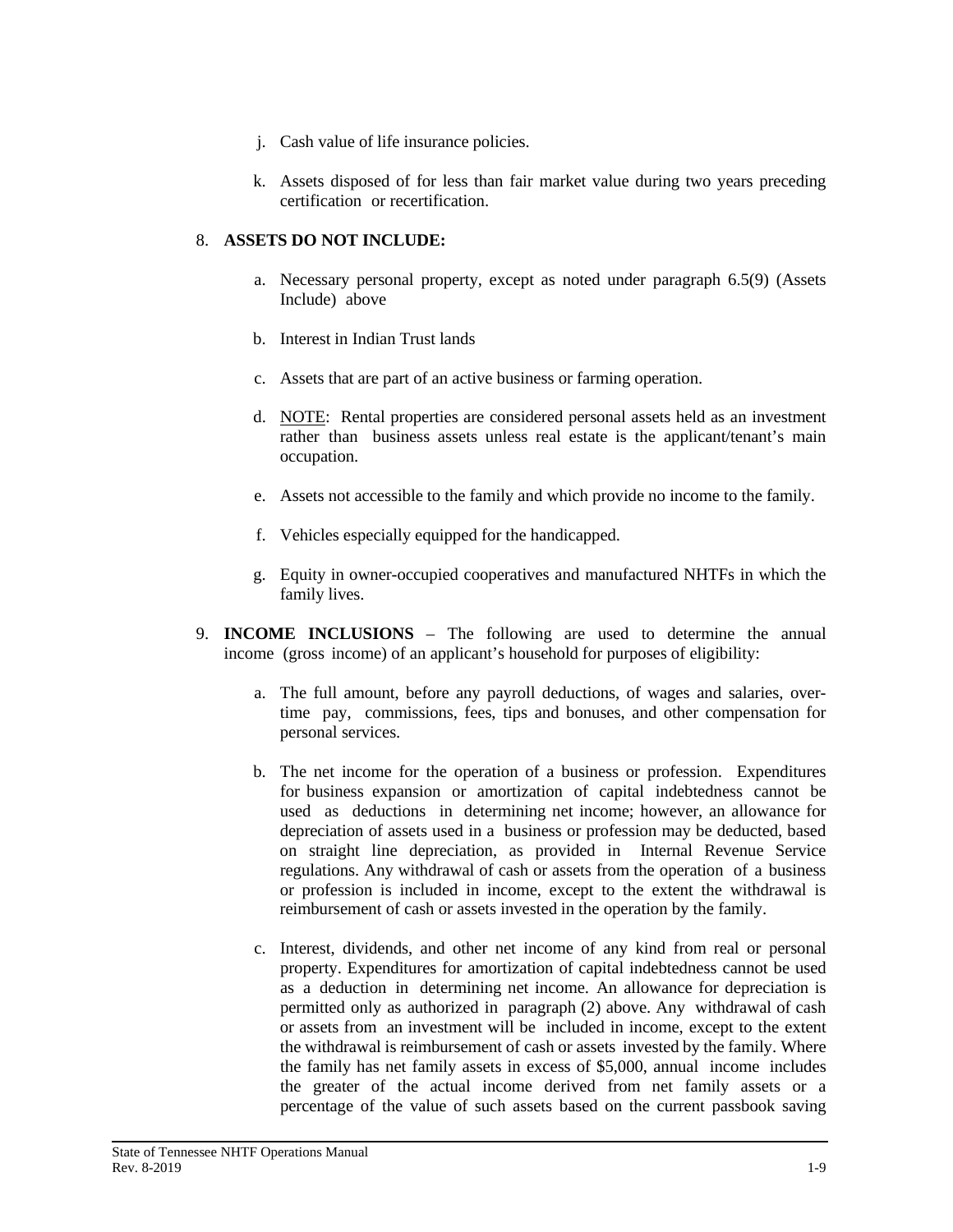rate, as determined by HUD.

- d. The full amount of periodic payments received from Social Security, annuities, insurance policies, retirement funds, pensions, disability or death benefits and other similar types of periodic receipts, including a lump-sum amount or prospective monthly amounts for the delayed start of a periodic amount (except Supplemental Security Income (SSI) or Social Security).
- e. Payments in lieu of earnings, such as unemployment and disability compensation, worker's compensation and severance pay (but see paragraph (3) under Income Exclusions).
- f. Welfare Assistance. If the welfare assistance payment includes an amount specifically designated for shelter and utilities that is subject to adjustment by the welfare assistance agency in accordance with the actual cost of shelter and utilities, the amount of welfare assistance income to be included as income consists of:
	- i. The amount of the allowance or grant exclusive of the amount specifically designated for shelter or utilities; **plus**
	- ii. The maximum amount that the welfare assistance agency could in fact allow the family for shelter and utilities. If the family welfare assistance is ratably reduced from the standard of need by applying a percentage, the amount calculated under this paragraph is the amount resulting from one application of the percentage.
- g. Periodic and determinable allowances, such as alimony and child support payments, and regular contributions or gifts received from persons not residing in the dwelling.
- h. All regular pay, special pay and allowances of a member of the Armed Forces (see paragraph (8) under Income Exclusions).
- 10. **INCOME EXCLUSIONS** The following are excluded from a household's income for purposes of determining eligibility:
	- a. Income from employment of children (including foster children) under the age of 18 years.
	- b. Payments received for the care of foster children or foster adults (usually individuals with disabilities, unrelated to the tenant family, who are unable to live alone). Lump-sum additions to family assets, such as inheritances, insurance payments (including payments under health and accident insurance and worker's compensation), capital gains and settlement for personal or property losses (except for payments in lieu of earnings – see paragraph (5) of Income Inclusions.
	- c. Amounts received by the family that are specifically for, or in reimbursement of, the cost of medical expenses for any family member.
	- d. Income of a live-in aide.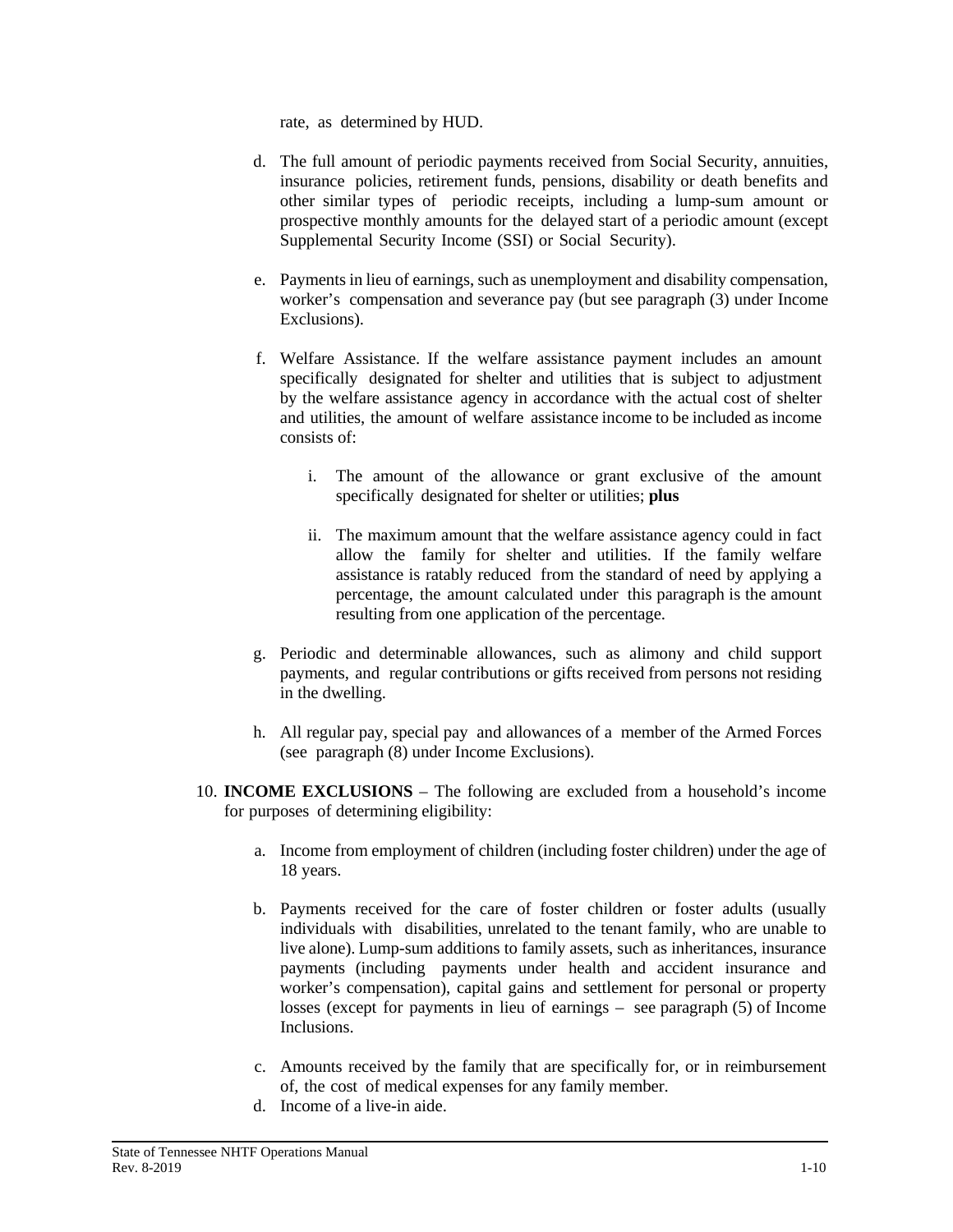- e. Certain increases in income of a disabled member of the family residing in NHTF assisted housing or receiving NHTF tenant-based rental assistance (see 6.12 (7) under Determining Whose Income to Count).
- f. The full amount of student financial assistance paid directly to the student or to the educational institution;
- g. The special pay to a family member serving in the Armed Forces who is exposed to hostile fire;
- h. Amounts received under training programs funded by HUD.
- B. Amounts received by a person with a disability that are disregarded for a limited time for purposes of Supplemental Security Income eligibility and benefits because they are set aside for use under a Plan to Attain Self-Sufficiency (PASS).
- C. Amounts received by a participant in other publicly assisted programs which are specifically for or in reimbursement of out-of-pocket expenses incurred (special equipment, clothing, transportation, child care etc.) which are made solely to allow participation in a specific program.
- D. Amount received under a resident's service stipend. A resident service stipend is a modest amount (not to exceed \$200 per month) received by a resident for performing a service for the owner or manager on a part-time basis, that enhances the quality of life in the development. Such services may include, but are not limited to, fire patrol, hall monitoring, lawn maintenance, resident initiatives coordination and serving as a member of the governing board. No resident may receive more than one such stipend during the same period of time.
- E. Incremental earnings and benefits resulting to any family member from participation in qualifying state or local employment training programs (including training not affiliated with a local government) and training of a family member as resident management staff. Amounts excluded must be received under employment training programs with clearly defined goals and objectives, are excluded only for the period during which the family member participates in the employment training program.
	- 1. Temporary, nonrecurring or sporadic income (including gifts).
		- a. Reparation payments paid by a foreign government pursuant to claims filed under the laws of that government by persons who were persecuted during the Nazi era. Earnings in excess of \$480 for each full-time student 18 years old or older (excluding the head of household and spouse).
		- b. Adoption assistance payments in excess of \$480 per adopted child.
		- c. For public housing only, the earnings and benefits to any family member resulting from participation in a program providing employment training and supportive services in accordance with the Family Support Act of 1988, Section 22 of the 1937 Act, or any comparable federal, state or local law during the exclusion period.
		- d. Deferred periodic amounts from supplemental security income and social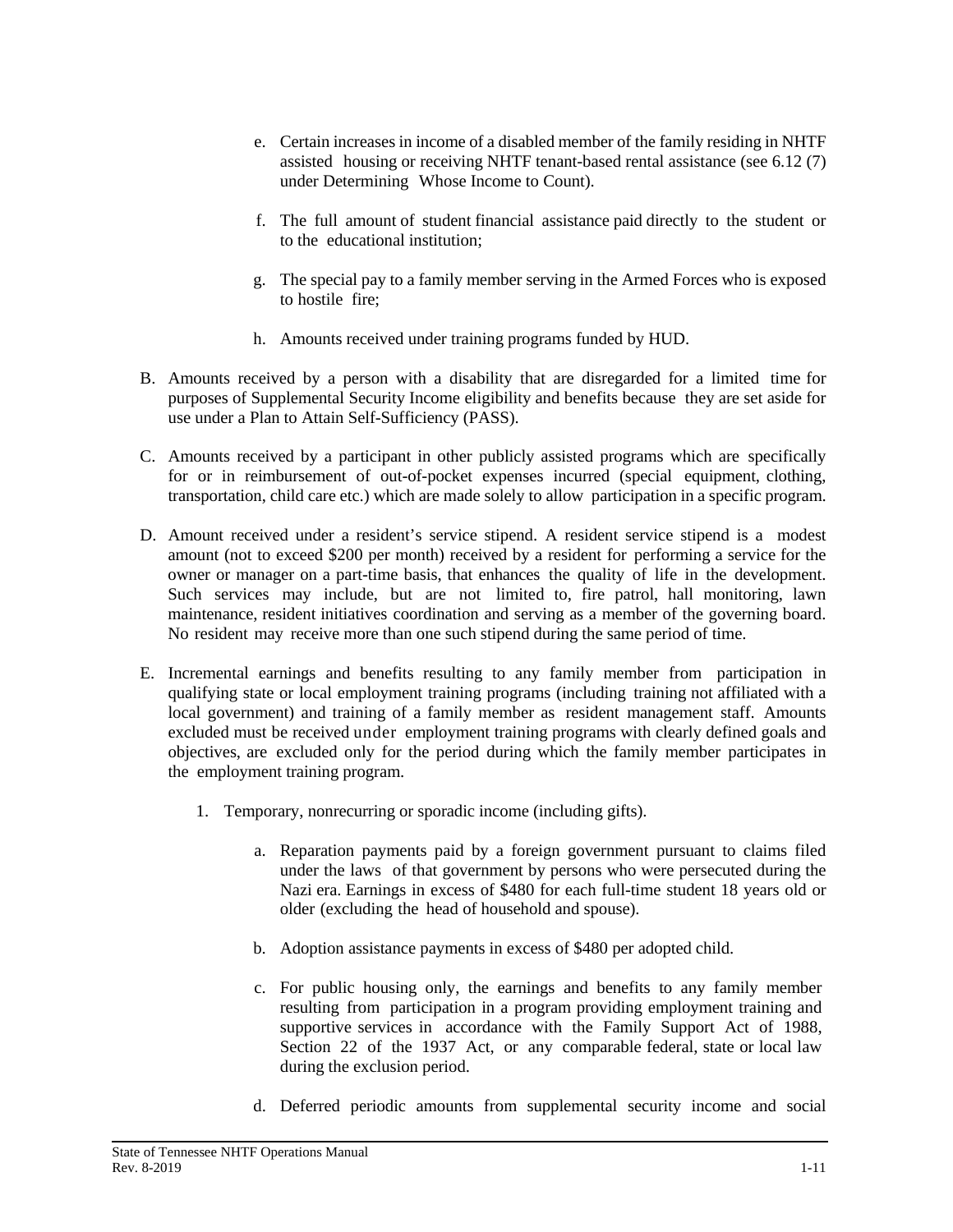security benefits that are received in a lump sum amount or in prospective monthly amounts.

- e. Amounts received by the family in the form of refunds or rebates under state or local law for property taxes paid on the dwelling unit.
- f. Amounts paid by a state agency to a family with member who has a developmental disability and is living at NHTF to offset the cost of services and equipment needed to keep the developmentally disabled family member at NHTF.
- g. Amounts specifically excluded by any other Federal statute from consideration as income for purposes of determining eligibility or benefits under a category of assistance programs that includes assistance under any program to which exclusions set forth in 24 CFR 5.609I apply. The following is a list of types of income that qualify for that exclusion (9/27/89 regulations):
	- i. The value of the allotment provided to an eligible household under the Food Stamp Act of 1977;
	- ii. Payments to volunteers under the Domestic Volunteer Service Act of 1973 (employment through VISTA; Retired Senior Volunteer Program, Foster Grandparents Program, youthful offenders incarceration alternatives, senior companions);
	- iii. Payments received under the Alaska Native Claims Settlement Act (43 U.S.C. 1626(a));
	- iv. Income derived from certain sub-marginal land of the United States that is held in trust for certain Indian tribes (25 U.S.C. 259e);
	- v. Payments or allowances made under the department of Health and Human Services' Low-Income NHTF Energy Assistance Program (42 U.S.C. 8624(f));
	- vi. Payments received under programs funded in whole or in part under the Job Training Partnership Act;
	- vii. Income derived from the disposition of funds of the Grand River Band of Ottawa Indians; The first \$2,000 of per capita shares received from judgment funds awarded by the Indian Claims Commission or the Court of Claims (25 U.S.C. 1407-1408) or from funds held in trust for an Indian tribe by the Secretary of Interior (25 U.S.C. 117);
	- viii.Amounts of scholarships funded under Title IV of the Higher Education Act of 1965 including awards under the Federal work-study program or under the Bureau of Indian Affairs student assistance programs (20 U.S.C. 1087uu);
	- ix. Payments received from programs funded under Title V of the Older Americans Act of 1965 (42 U.S.C. 3056(f));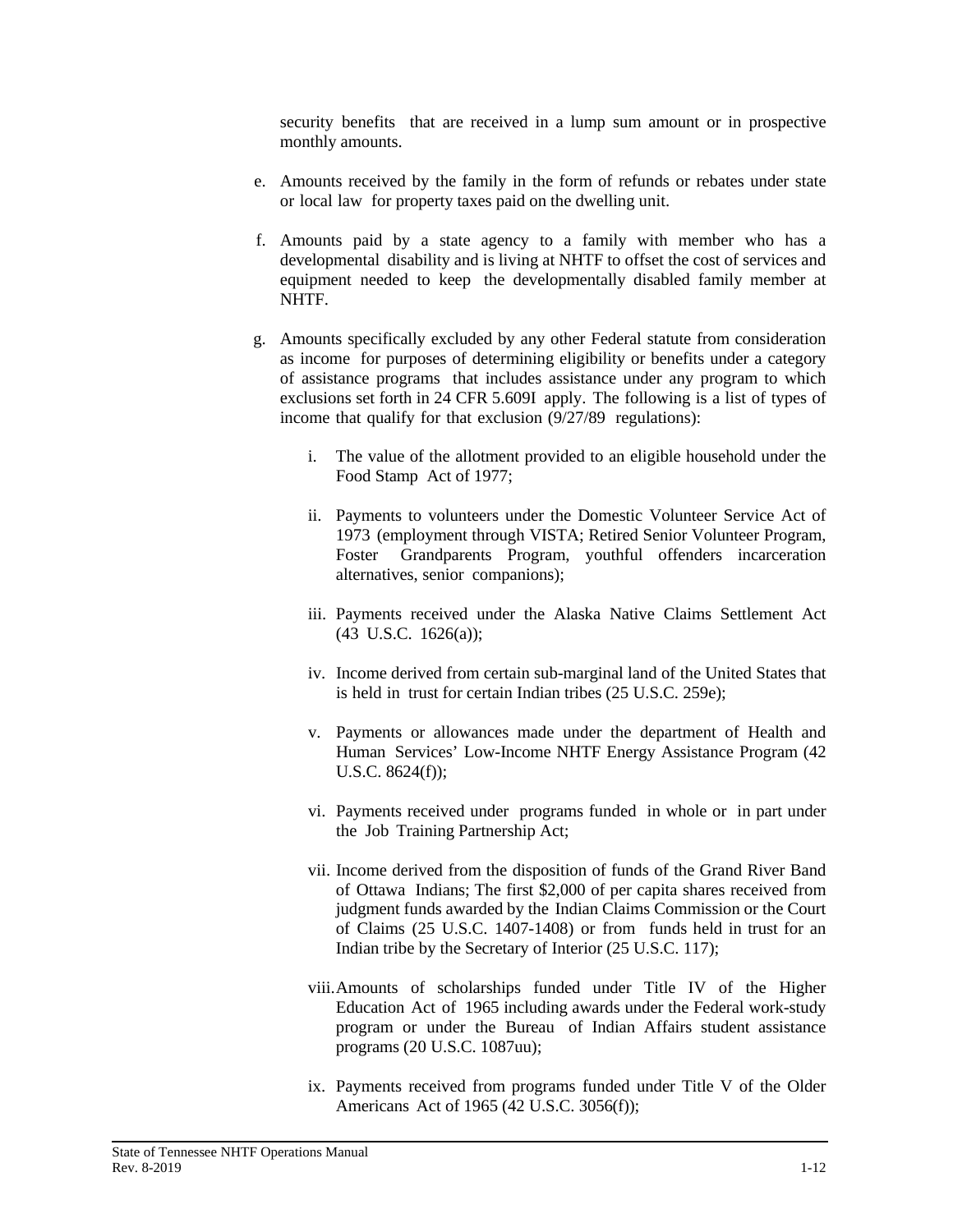- x. Any earned income tax credit refund payments received on or after January 1, 1991, including advanced earned income credit payments;
- xi. Payments received after January 1, 1989 from the Agent Orange Settlement Fund or any other funds established pursuant to the settlement in the In Re Agent Orange product liability litigation MDL No. 381 (E.D.N.Y.)
- xii. The value of any child care provided or arranged (or any amount received as payment for such care or reimbursement for costs incurred for such care) under the Child Care and Development Block Grant Act of 1990 (42 U.S.C. 9858q)
- xiii.Payments received under the Maine Indian Claims Settlement Act of 1980.
- xiv.Payments received under programs funded in whole or in part under the Job Training Partnership Act (employment and training programs for Native Americans and migrant and seasonal farm workers, Job corps, veterans employment programs, state job training programs and career intern programs, AmeriCorps);
- h. Payments made by the Indian Claims Commission to the Confederated Tribes and Bands of Yakima Indian Nation or the Apache Tribe of Mescalero Reservation;
	- i. Allowances, earnings, and payments to AmeriCorps participants under the National and Community Service Act of 1990;
	- ii. Any allowance paid under the provisions of 38 U.S.C. 1805 to a child suffering from spina bifida who is the child of a Vietnam veteran;
	- iii. Any amount of crime victim compensation (under the Victims of Crime Act) received through crime victim assistance (or payment or reimbursement of the cost of such assistance); and
	- iv. Allowances, earnings and payments to individuals participating in programs under the Workforce Investment Act of 1998.
- F. **TIMING OF INCOME CERTIFICATIONS** All households that receive NHTF assistance must be income eligible. At a minimum, income certification must be completed before assistance begins. A preliminary determination of eligibility may be made much earlier in the process.
	- 1. Application processing is labor intensive. Early screening for income eligibility can eliminate excessive work in processing an ineligible applicant.
	- 2. Establishing a deadline for formal eligibility determinations is a challenging part of the planning process. Generally, the NHTF Program permits verification dated no earlier than 6 months prior to eligibility.
	- 3. The Grantee must calculate the annual income of the household by projecting the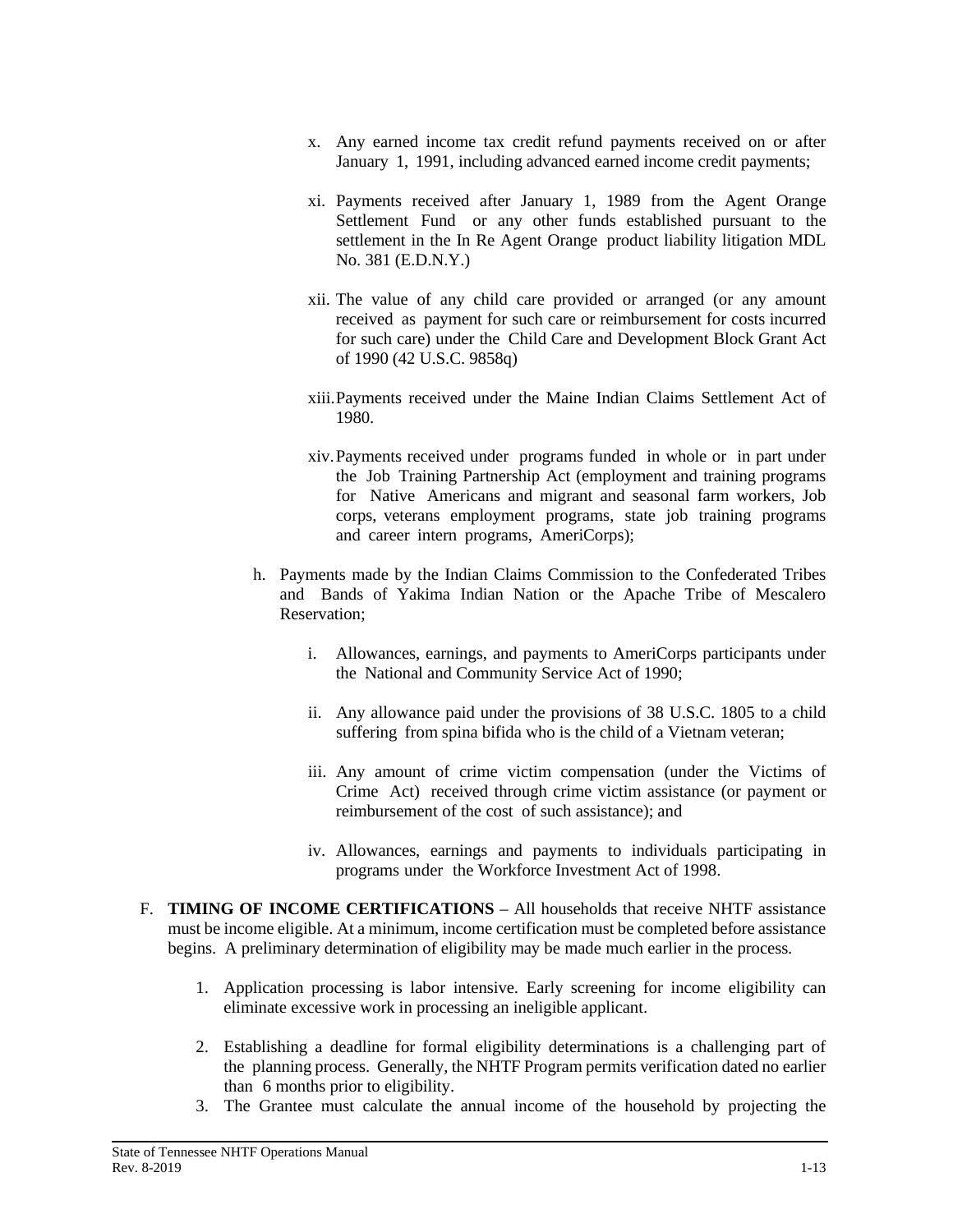prevailing rate of income of the family at the time the Grantee determines that the family is income eligible. The eligibility of a household must be re-verified if more than six months elapses between the date the Grantee determines that a household is incomeeligible and the date NHTF assistance is provided.

- G. **INCOME VERIFICATION** Grantees must verify annual income by examining at least two months of source documents evidencing annual income (e.g., wage statements, interest statements, unemployment compensation) for each member of the household and retain documentation of all information collected to determine a household's income. Under the Section 8 Program, there are three forms of verification which are acceptable: third-party, review of documents, and applicant certification. Applicant certification is not allowed in the NHTF program.
	- 1. **THIRD-PARTY VERIFICATION** Under this form of verification, a third party (e.g., employer, Social Security Administration, or public assistance agency) is contacted to provide information. Although written requests and responses are generally preferred, conversations with a third party are acceptable if documented through a memorandum to the file that notes the contact person and date of the call.
		- a. To conduct third party verifications, a Grantee must obtain a written release from the household that authorizes the third party to release required information.
		- b. Third-party verifications are helpful because they provide independent verification of information and permit Grantees to determine if any changes to current circumstances are anticipated. Some third-party providers may, however, be unwilling or unable to provide the needed information in a timely manner.
	- 2. **REVIEW OF DOCUMENTS** Documents provided by the applicant (such as pay stubs, IRS returns, etc.) may be most appropriate for certain types of income and can be used as an alternative to third-party verifications. Copies of documents should be retained in project files.
		- a. Grantees should be aware that although easier to obtain than third-party verifications, a review of documents often does not provide needed information. For instance, a pay stub may not provide sufficient information about average number of hours worked, over-time, tips and bonuses.
	- 3. **CALCULATION METHODOLOGIES** Grantees must establish methodologies that treat all households consistently and avoid confusion.
		- a. It is important to understand the basis on which applicants are paid (hourly, weekly or monthly, and with or without over-time). An applicant who is paid "twice a month" may actually be paid either twice a month (24 times a year) or every two weeks (26 times a year).
		- b. It is important to clarify whether over-time is sporadic or a predictable component of an applicant's income.
		- c. Annual salaries are counted as Annual Income regardless of the payment method. For instance a teacher receives an annual salary whether paid on a 9- or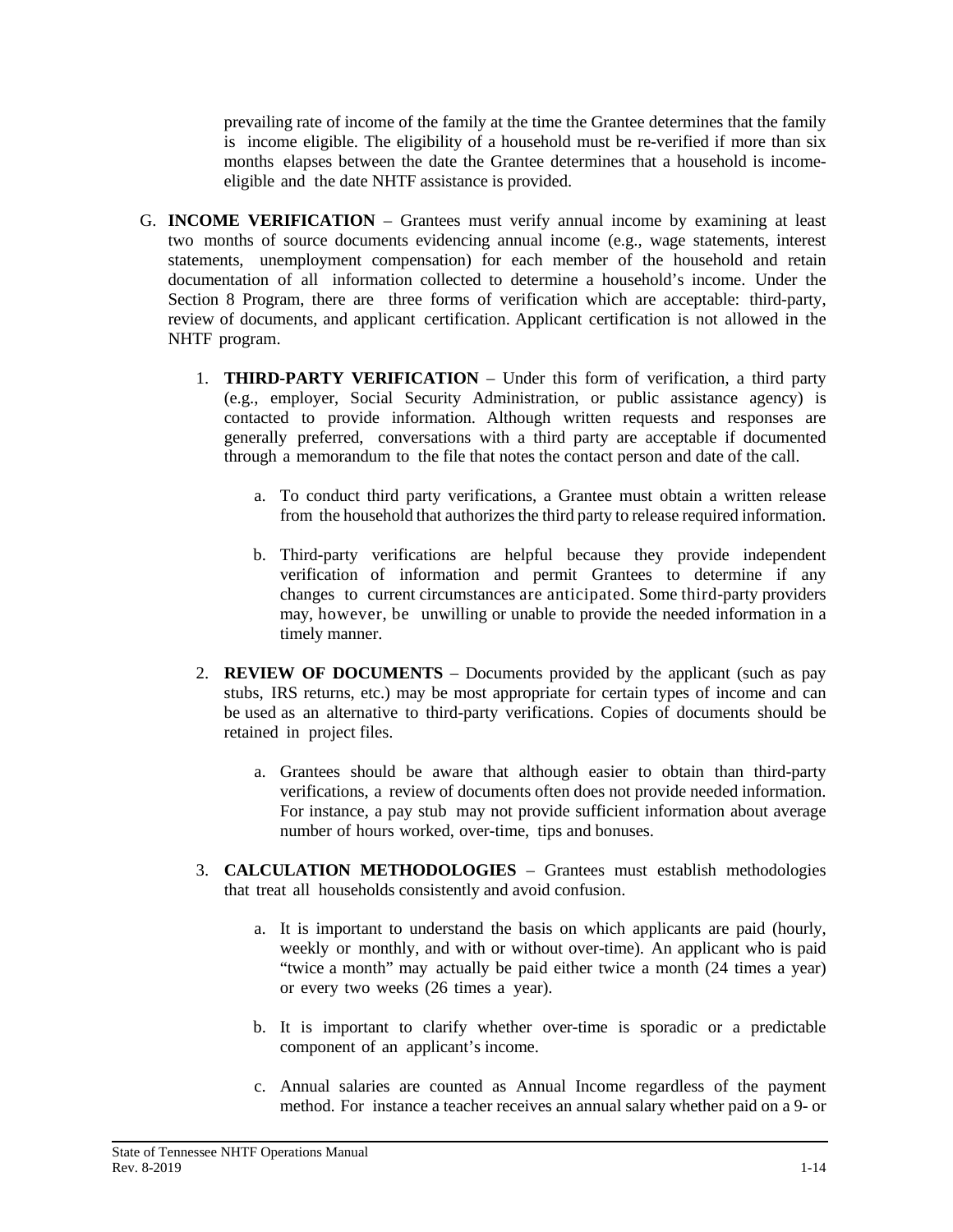12-month period.

- 4. **DETERMINING WHOSE INCOME TO COUNT** Knowing whose income to count is as important as knowing which income to count. Under the Section 8 definition of income, the following income *is not counted*:
	- a. INCOME OF LIVE-IN AIDES If a household includes a paid live-in aide (whether paid by the family or a social service program), the income of the live-in aide, regardless of its source, is not counted. (Except under unusual circumstances, a related person can never be considered a live-in aide);
	- b. INCOME ATTRIBUTABLE TO THE CARE OF FOSTER CHILDREN Foster children are not counted as family members when determining family size to compare with the Income Limits. Thus, the income a household receives for the care of foster children is not included; and
	- c. EARNED INCOME OF MINORS Earned income of minors (age 18 and under) is not counted. However, unearned income attributable to a minor (e.g., child support, TANF payments, and other benefits paid on behalf of a minor) is counted.
	- d. TEMPORARILY ABSENT FAMILY MEMBERS The income of temporarily absent family members is counted in Annual Income – regardless of the amount the absent family member contributes t o the household. For example, a construction worker earns \$600/week at a temporary job on the other side of the State. He keeps \$200/week for expenses and sends \$400/week NHTF to his family. The entire \$600/week is counted in the family's income; ADULT STUDENTS LIVING AWAY FROM NHTF – If the adult student is counted as a member of the household in determining the Income Limit used for eligibility of the family, the first \$480 of the student's income must be counted in the family's income. Note, however, that the \$480 limit does not apply to a student who is head of household or spouse (their full income must be counted); and
	- e. PERMANENTLY ABSENT FAMILY MEMBER If a family member is permanently absent from the household (e.g., a spouse who is in a nursing NHTF), the head of household has the choice of either counting that person as a member of the household, and including income attributable to that person as household income, or specifying that the person is no longer a member of the household.
	- f. PERSONS WITH DISABILITES During the annual recertification of a family's income, increases in the income of a disabled member of qualified families residing in NHTF assisted housing or receiving NHTF tenant- based rental assistance is excluded. 24 CFR 5.61(a) outlines the eligible increases in income. These exclusions from annual income are of limited duration. The full amount of increase to an eligible family's annual income is excluded for the cumulative 12-month period beginning on the date the disabled family member is first employed or the family first experiences an increase in annual income attributable to the employment. During the second cumulative 12-month period, 50 percent of the increase in income is excluded. The disallowance of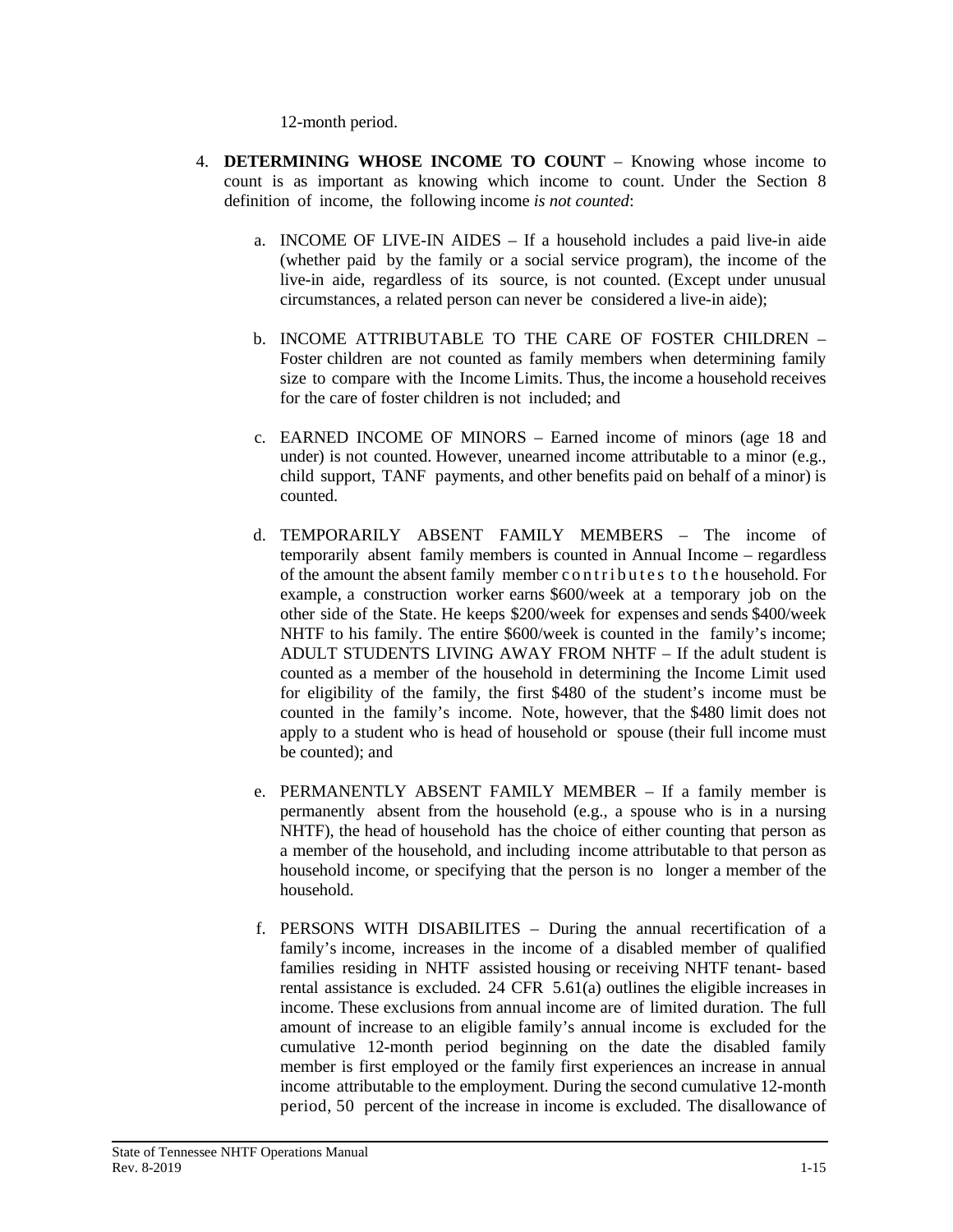increased income of an individual family member who is a person with disabilities is limited to a lifetime 48- month period.

- 5. **USING ADJUSTED GROSS INCOME**  Adjusted Gross Income is needed only to calculate:
	- a. The subsidy and tenant's share of rent. This calculation is done when the tenant first receives assistance and whenever the tenant's income is recertified.
	- b. The rent for a tenant in an NHTF assisted rental unit whose rent must be adjusted because the household income increases above 30 percent of the area median; and
	- c. A household's eligibility for and the amount of assistance to be provided under the Uniform Relocation Act or Section 104(d) relocations and tenant assistance requirements.
- 6. **CALCULATING ADJUSTED GROSS INCOME** Adjusted gross income is the annual gross income minus any of the five following deductions (also called allowances) that apply to the household. The household's eligibility for deductions depends, in part, on the type of household that it is. Monthly adjusted income is Annual Adjusted Income divided by 12 months. *An existing tenant in an NHTF rental project whose income has increased above the income limits must pay 30% of adjusted gross income as rent.*
	- a. FOR ALL HOUSEHOLDS:
		- i. \$480 for each dependent. (A dependent is a person, other than the head or spouse, who is under 18, or handicapped or disabled, or a full-time student of any age.)
		- ii. Reasonable child care expenses (for children 12 and under) that enable a family member to work or go to school and are not reimbursed. The allowable expenses cannot exceed the income generated by that household member during the period the care is being provided. To document that the anticipated child care expenses can be deducted, the household must
			- a) identify the child(ren) who will be cared for;
			- b) identify the family member who is enabled to work or attend school because of child care (generally the person with the lowest income – the person who would quit work to take care of the children if no child care were available – is considered the family member enabled to work). This family member must provide documentation that he or she is employed, actively looking for work or is currently enrolled in a vocational program or degree-granting institution. The family member does not need to be a full time student.
			- c) demonstrate that no other adult household member is available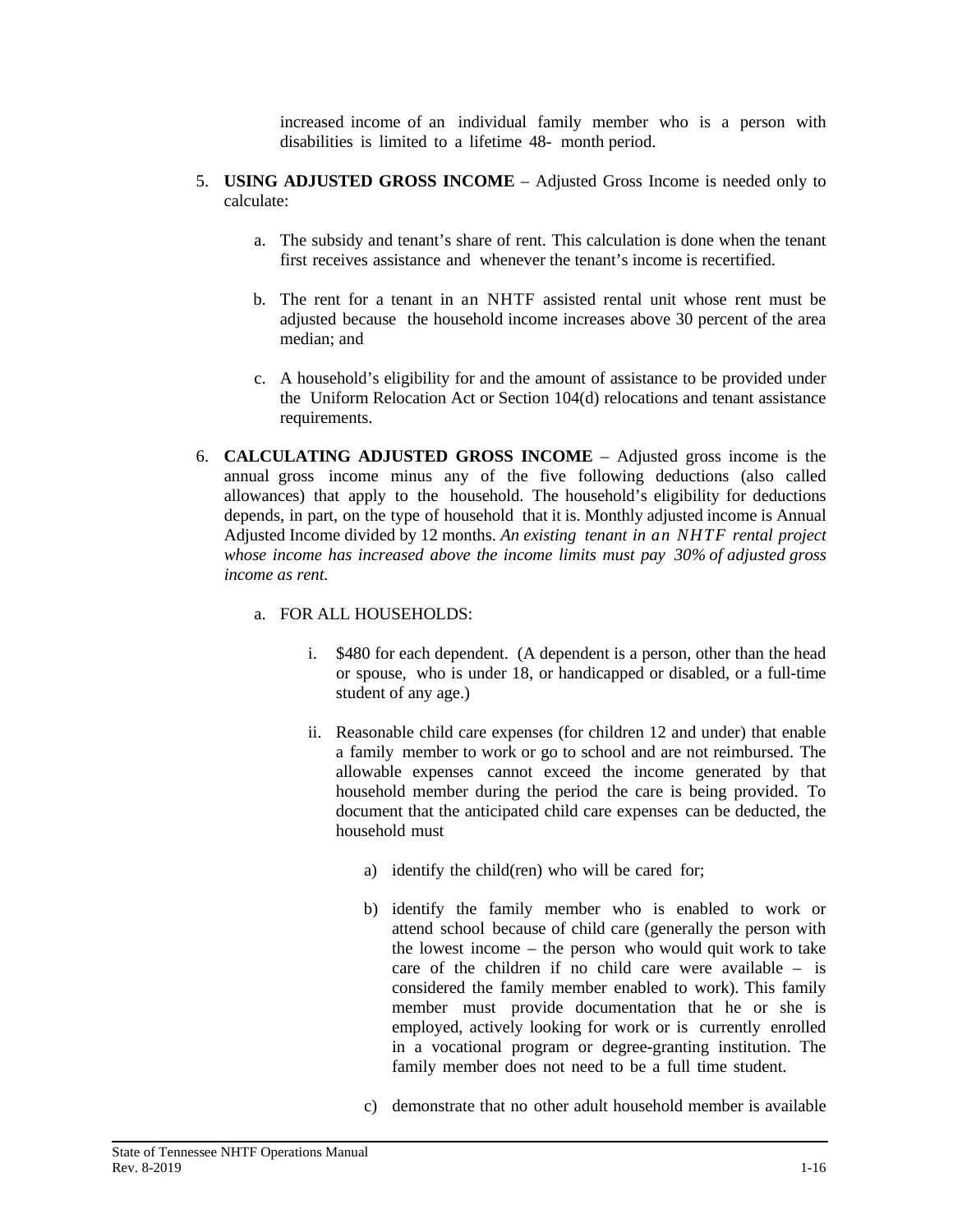to care for the child;

- d) identify the child care provider; and
- e) provide documentation of costs.
- iii. Expenses (in excess of 3% annual gross income) for the care of a handicapped or disabled family member that enable that person or another person to work (includes care attendant and necessary equipment and apparatus). Expenses may be deducted only if (1) they are reasonable; (2) they are not reimbursed from another source, such as insurance; (3) they do not exceed the amount of income generated by the person enabled to work; and (4) they are in excess of three percent of annual income.

#### b. FOR ELDERLY OR DISABLED HOUSEHOLDS ONLY:

- i. An elderly household is any household in which the head, spouse, or sole member is 62 years of age or older. For example, a husband, age 59, and wife, age 62, would be considered an elderly household.
- ii. A disabled household is any household in which the head, spouse or sole member is a person with disabilities. For example, a husband, age 42, and wife, age 38 and disabled, would be considered a disabled household.
- iii. Living with an elderly or disabled relative does not qualify a household for this deduction unless the relative is the head or spouse of the family. For example, if a non-elderly, non-disabled couple take in an elderly parent; this is not a qualified elderly or disabled household. But if the couple moves in with the elderly or disabled parent, the parent is the head of household and the family is qualified for the deduction.
- iv. Medical expenses in excess of 3% of annual income that are not reimbursed by insurance or other sources.
- v. Any household that meets the definition of an elderly or disabled household is entitled to a deduction of \$400 per household.

# **7. PROPERTY STANDARDS**

- A. Property standards must be met when NHTF funds are used for a project. All rental housing constructed or rehabilitated with NHTF funds must meet all THDA Design Standards, applicable local, county and state codes, rehabilitation standards, Uniform Property Condition Standards (UPCS), and zoning ordinances at the time of project completion.
	- 1. THDA must review and approve plans, work write-ups and written cost estimates and determine cost reasonableness for both new construction and rehabilitation prior to putting the project out to bid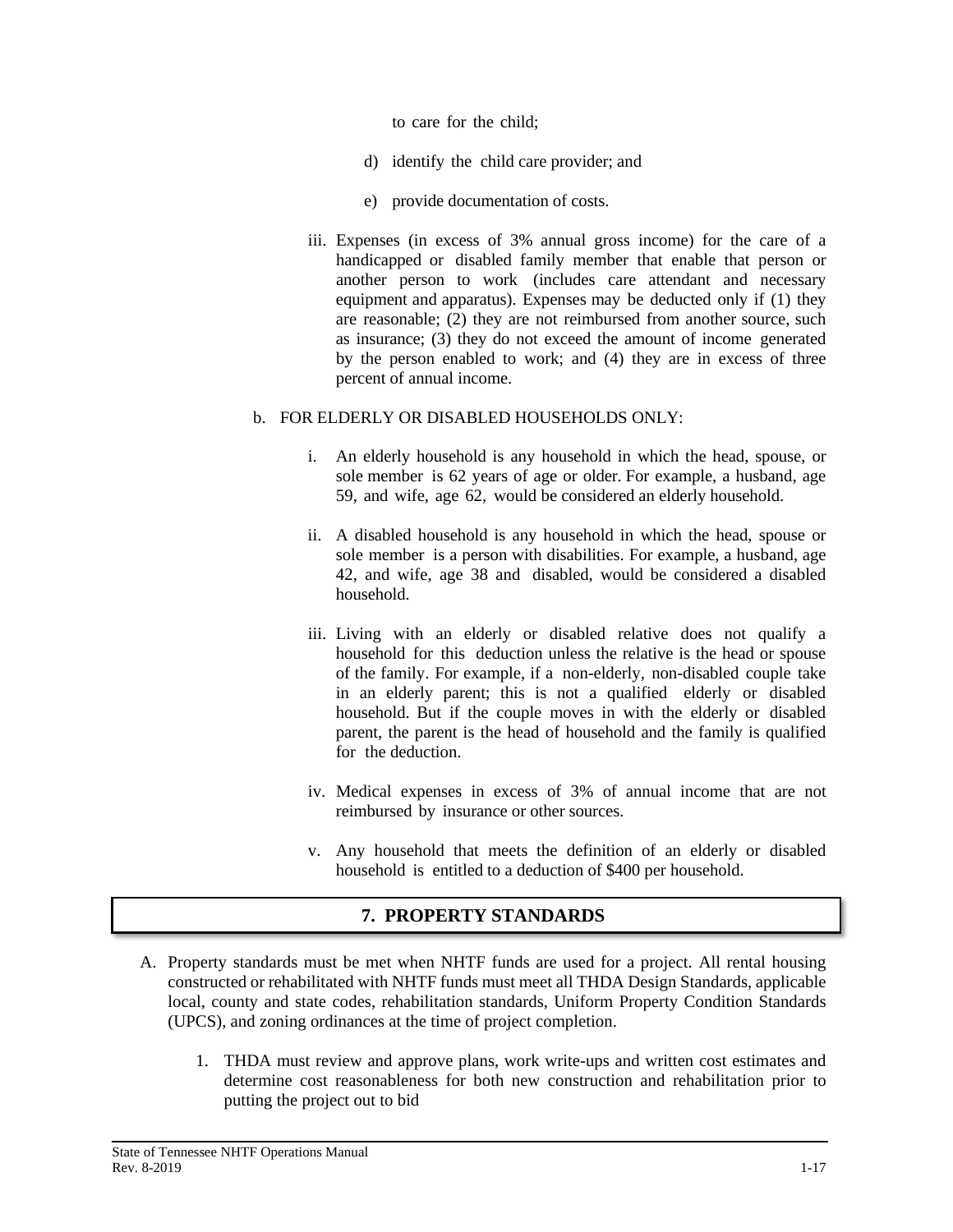- B. **APPLICABLE CODES** Housing that is constructed or rehabilitated with NHTF funds must meet all applicable local codes, rehabilitation standards, ordinances, and zoning ordinances at the time of project completion.
	- 1. In the absence of a local code, new construction of single-family units for rental must meet the current, State-adopted edition of the International Residential Code for Oneand Two-Family Dwellings.
	- 2. Newly constructed units must meet accessibility requirements and mitigate disaster impact as applicable per State and local codes, ordinances, etc. Rehabilitation of existing single-family units for rental must meet the current, State-adopted edition of the International Existing Building Code.
- C. **DESIGN STANDARDS** NHTF funded units must also conform to the THDA Minimum Design Standards for New Construction of Single Family and Multifamily Units or to the THDA Design Standards for Rehabilitation of Single Family and Multifamily Housing Units, as applicable. THDA must review and approve plans, work write-ups and written cost estimates and determine cost reasonableness for both new construction and rehabilitation prior to putting the project out to bid.
	- 1. These design standards, when used in conjunction with applicable codes and the UPCS checklist will ensure the work fully complies with regulatory requirements.
	- 2. New construction projects must meet the current, State-adopted edition of the International Energy Conservation Code;
	- 3. New Construction projects must be Energy Star qualified as certified by an independent Home Energy Rating System (HERS) rater.
	- 4. Broadband Infrastructure THDA requires that newly constructed rental units and those which are substantially rehabilitated must be wired for broadband internet access.
	- 5. Modular Housing All Modular Housing must be certified by the State of Tennessee.
	- 6. All NHTF-assisted housing (e.g. acquisition) must meet all applicable State and local housing quality standards and code requirements and if there are not such standards or code requirements, the housing must meet the ongoing property standards as specified by HUD based on the HUD Uniform Physical Standards (UPCS), Pursuant to 24CFR5.705.
- D. **UNIVERSAL DESIGN AND VISITABILITY**  THDA encourages the inclusion of features that allow individuals with physical disabilities to reside and/or visit the units constructed or rehabilitated with federal NHTF funds through the use of Universal Design and Visitability.
	- 1. Universal Design is a building concept that incorporates products, general design layouts and other characteristics to a housing unit in order to:
		- a. Make the unit usable by the greatest number of people
		- b. Respond to the changing needs of the resident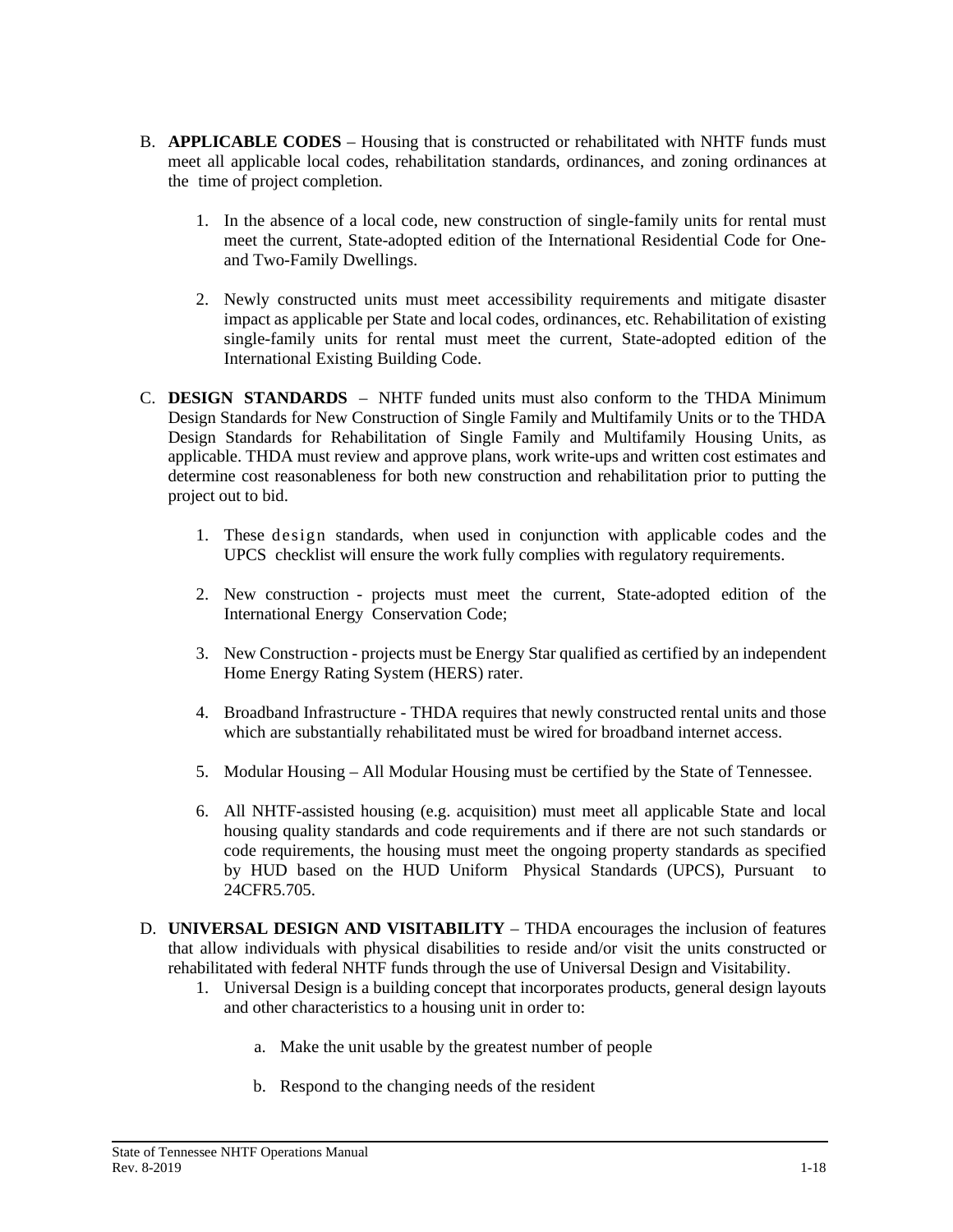- c. Improve the marketability of the unit
- 2. Universal design features include, but are not limited to:
	- a. Stepless entrances. Minimum 5' x 5' level clear space inside and outside entry door.
	- b. Broad blocking in walls around toilet, tub and shower for future placement of grab bars.
	- c. Full-extension, pull-out drawers, shelves and racks in base cabinets in kitchen.
	- d. Front mounted controls on all appliances.
	- e. Lever door handles.
	- f. Loop handle pulls on drawers and cabinet doors.
- E. **ACCESSIBILITY** The housing must meet the accessibility requirements at 24 CFR Part 8, which implements Section 504 of the Rehabilitation Act of 1973 (29 U.S.C. 794) and covered multifamily dwellings, as defined at 24 CFR 100.201, must also meet the design and construction requirements at 24 CFR 100.205, which implement the Fair Housing Act (42 U.S.C. 3601-3619).
	- 1. For new construction of multi-family projects (five or more units), a minimum of 5% of the units in the project (but not less than one unit) must be accessible to individuals with mobility impairments, and an additional 2%, at a minimum, of the units (but not less than one unit) must be accessible to individuals with sensory impairments. The total number of units in an NHTF -assisted project, regardless of whether they are all NHTF-assisted, is used as the basis for determining the minimum number of accessible units. Also, in a project where not all the units are NHTF-assisted, the accessible units may be either NHTF-assisted or non-NHTF-assisted.
	- 2. The Section 504 definition of substantial rehabilitation for multi-family projects includes construction in a project with 15 or more units for which the rehabilitation costs will be 75% or more of the replacement cost. In such developments, a minimum of 5% of the units in the project (but not less than one unit) must be accessible to individuals with mobility impairments, and an additional 2% (but not less than one unit) must be accessible to individuals with sensory impairments. As in the case of new construction, the total number of units in an NHTF-assisted project, regardless of whether they are all NHTF-assisted, is used as the basis for determining the minimum number of accessible units. Also, in a project where not all the units are NHTF-assisted, the accessible units may be either NHTF-assisted or non-NHTF-assisted.
	- 3. When rehabilitation is undertaken in projects of 15 or more units, alterations must, to the maximum extent feasible, make the units accessible to and usable by individuals with handicaps, until a minimum of 5% of the units (but not less than one unit) are accessible to individuals with mobility impairments. For this category of rehabilitation, the additional 2% of unit's requirement for individuals with sensory impairments does not apply. Alterations to common spaces must, to the maximum extent feasible, make those areas accessible.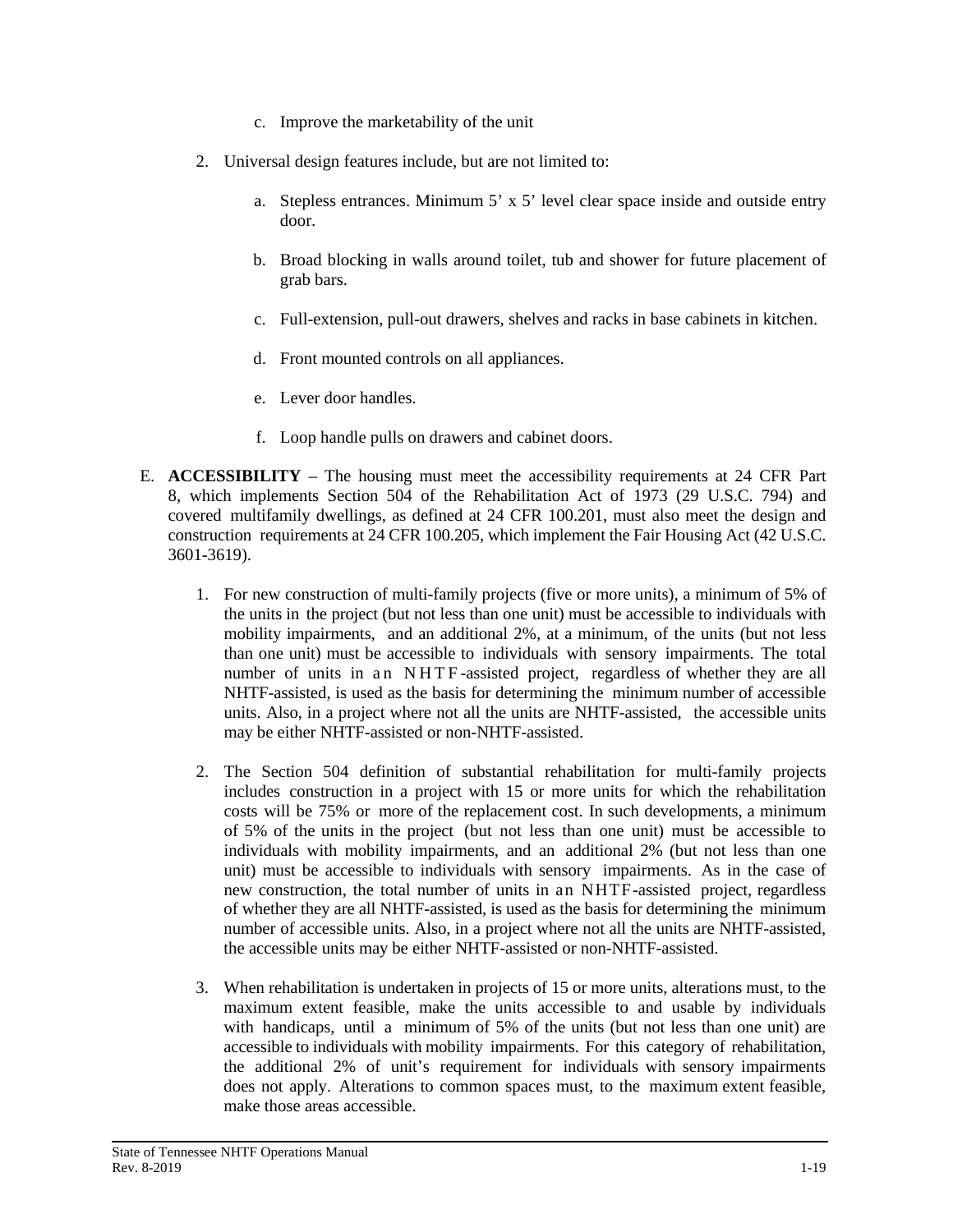4. In addition to housing units, management offices and onsite amenities must also be accessible to program applicants under Section 504.

### **8. CONTRACTOR QUALIFICATIONS**

A. **GENERAL CONTRACTOR'S LICENSE** – All general contractors for new construction or rehabilitation projects must have a general contractor's license issued by the Board for Licensing Contractors, State of Tennessee. For a listing of Tennessee Licensed Contractors contact:

> Board for Licensing Contractors 500 James Robertson Parkway, Suite 110 Nashville, TN 37243-1150 Telephone: (615)741-8307

- B. **EXCLUDED PARTIES** All contractors must certify that neither they nor their principals are presently excluded from working under a Federal government award. Excluded parties covers: debarred, suspended, proposed for debarment, declared ineligible, or voluntarily excluded from participation from the covered transaction. The System for Awards Management (SAM) covers excluded parties: [https://www.sam.gov/portal/public/SAM/#1.](https://www.sam.gov/portal/public/SAM/#1) Documentation of contractor and subcontractor eligibility must be maintained in the project record.
- C. The above are minimum licensing standards required by the State of Tennessee. Grantees may choose to impose stricter requirements for local programs. A Grantee choosing to require more than the minimum standards would incorporate those requirements in the policies and procedures adopted for the operation of its NHTF program.

### **9. NHTF INVESTMENTS PER UNIT**

#### A. **MINIMUM NHTF DOLLARS** – \$1,000 PER UNIT

B. **MAXIMUM NHTF DOLLARS** – ( See Property Value Limits at [www.thda.org](http://www.thda.org/) -> Business partners -> Grant Administrators -> NHTF Program -> Resource Links

### **10. UNDERWRITING & SUBSIDY LAYERING**

- A. Layering is the combining of other federal resources on an NHTF assisted project which results in an excessive amount of subsidy for the project.
	- 1. Grantees will analyze each project to insure that only the minimum amount of assistance is allocated to the project.
	- 2. In no case may the amount of NHTF funds exceed the Maximum per Unit Subsidy Limits.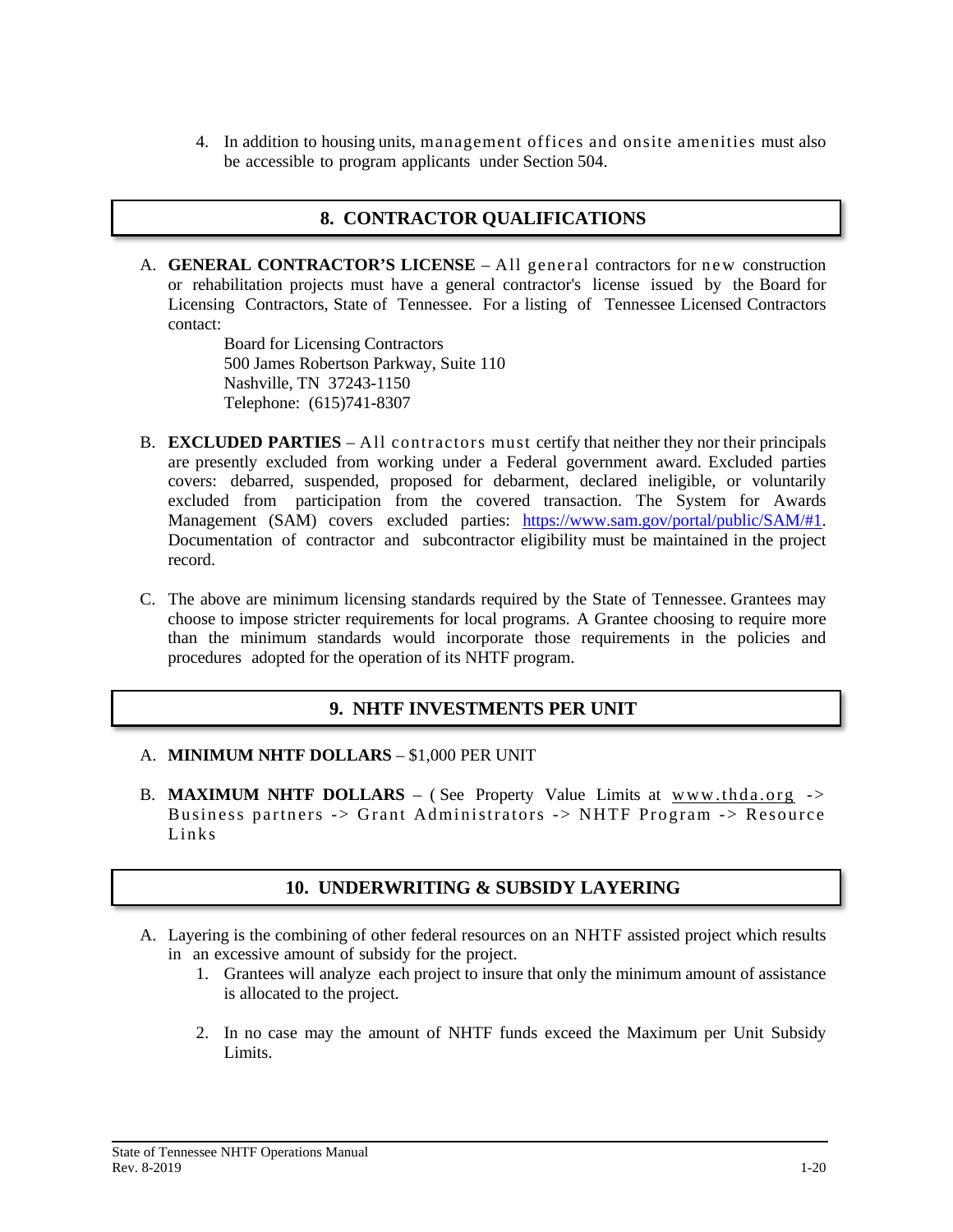### **11. CONFLICT OF INTEREST & PROCUREMENT**

- A. **PROCUREMENT** In the procurement of property and services by THDA and Recipients, the conflict of interest provisions in 2 CFR 200.318 apply.
- B. **OTHER CONFLICTS** In all cases not governed by 2 CFR 200.318, the provisions described in this Section 24 apply.
- C. **PERSONS COVERED** The NHTF conflict of interest provisions apply to any person who is an employee, agent, consultant, officer, elected official or appointed official of THDA or the Recipient.
	- 1. No person listed above who exercise or have exercised any functions or responsibilities with respect to activities assisted with NHTF funds or who are in a position to participate in a decision-making process or gain inside information with regard to these activities may obtain a financial interest or financial benefit from an NHTF-assisted activity, or have a financial interest in any contract, subcontract or agreement with respect to the NHTFassisted activity, or the proceeds from such activity, either for themselves or those with whom they have business or immediate family ties, during their tenure or for one year thereafter. Immediate family ties include (whether by blood, marriage or adoption) the spouse, parent (including stepparent), child (including a stepchild), brother, sister (including a stepbrother or stepsister), grandparent, grandchild, and in-laws of a covered person.
	- 2. No owner of a project assisted with NHTF funds (or officer, employee, agent, elected or appointed official, board member, consultant, of the owner or immediate family member or immediate family member of an officer, employee, agent, elected or appointed official, board member, consultant, of the owner) whether private, for profit or non-profit may occupy an NHTF-assisted affordable housing unit in a project during the required period of affordability. Immediate family ties include (whether by blood, marriage or adoption) the spouse, parent (including stepparent), child (including a stepchild), brother, sister (including a stepbrother or stepsister), grandparent, grandchild, and in-laws of a covered person. This provision does not apply to an employee or agent of the owner of a rental housing project who occupies a housing unit as the project manager or maintenance worker.
	- 3. Recipients shall avoid conflicts of interest associated with their NHTF funded project. THDA will not request exceptions to the conflict of interest provisions from HUD. In the event a conflict of interest is discovered, Recipients shall repay that portion of the NHTF grant related to the conflict of interest or may have all or some portion of the NHTF grant rescinded, all as determined by THDA in its sole discretion.
- D. **APPEARANCE OF A CONFLICT OF INTEREST** Grantees must also make every effort to avoid the appearance of favoritism in the eligibility determination process. In those cases where the applicant is otherwise eligible, but there exists the appearance of a conflict of interest or the appearance of favoritism, the Grantee must complete a formal request (Determination of a Conflict of Interest) and submit written documentation to THDA that the following procedures have been observed: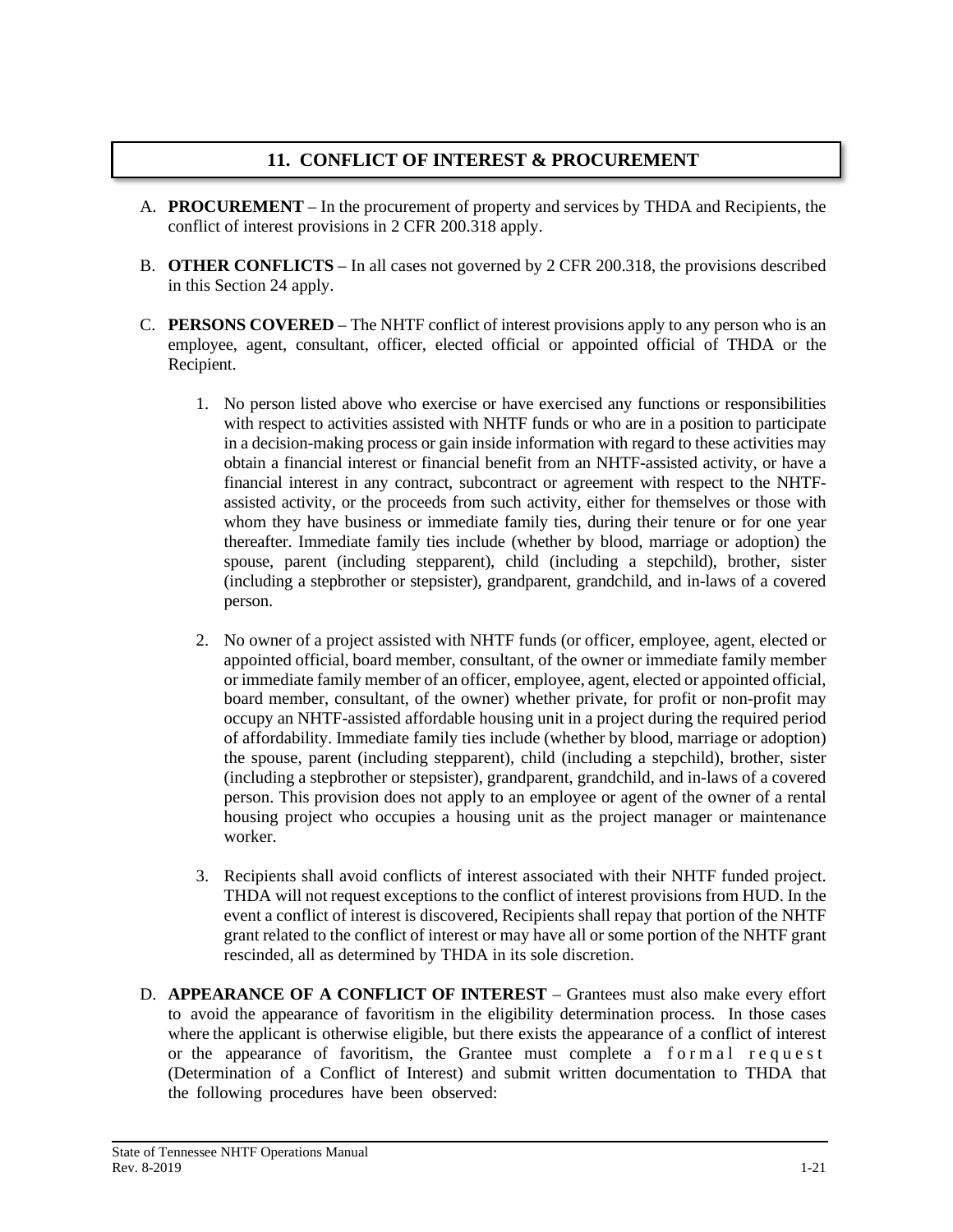- 1. The Grantee must publish an announcement in the local newspaper concerning the potential for a conflict of interest and request citizen comments.
- 2. The Grantee's attorney must render an opinion as to whether or not a conflict of interest exists and that no state or local laws will be violated should the applicant receive NHTF assistance.
- 3. The Grantee's elected body must pass a resolution approving the applicant.
- E. **OWNERS AND DEVELOPERS** No owner, developer or sponsor of a project assisted with NHTF funds (or officer, employee, agent, elected or appointed official, or consultant of the owner, developer or sponsor or immediate family member of an officer, employee, agent elected or appointed official or consultant of the owner, developer or sponsor (whether private, public housing authority, for profit or non-profit developers may occupy an NHTF -assisted affordable housing unit in a project during the required period of affordability as specified in § 93.302(e) or § 93.304. This provision does not apply to an employee or agent of the owner or developer of a rental housing project who occupies an NHTF assisted unit as the project manager or maintenance worker.
- F. **ROUTINE REQUESTS FOR EXEMPTION** THDA will no longer routinely consider requesting exceptions to the conflict of interest provisions from HUD.
- G. **PROCUREMENT** It is important to keep the solicitation of bids for goods and services as well as professional services contracts open and competitive. All organizations must follow their internal procurement policies AND meet all THDA and federal requirements. At a minimum, all grantees must comply with 24 CFR 200.318.
	- 1. Grantees should obtain 3 to 5 bids using formal advertising or requests for proposals for the procurement of professional services such as grant administration and construction.
	- 2. There must be an established selection procedure and a written rationale for selecting the successful bid or proposal
	- 3. Additional guidance is provided in this manual in Chapter 2, Financial Management.

# **12. AFFIRMATIVE MARKETING**

- A. Prior to beginning an NHTF project or program, grantees must adopt affirmative marketing procedures and requirements for all NHTF rental projects with five or more units. Affirmative marketing steps consist of actions to provide information and otherwise attract eligible persons in the housing market area to the available housing without regard to race, color, national origin, sex, religion, familial status or disability. These must be approved by THDA prior to any NHTF funds being committed to a project.
	- 1. Requirements and procedures must include:
		- a. Methods for informing the public, owners and potential tenants about fair housing laws and the local program's policies; A description of what owners and/or the program administrator will do to affirmatively market housing assisted with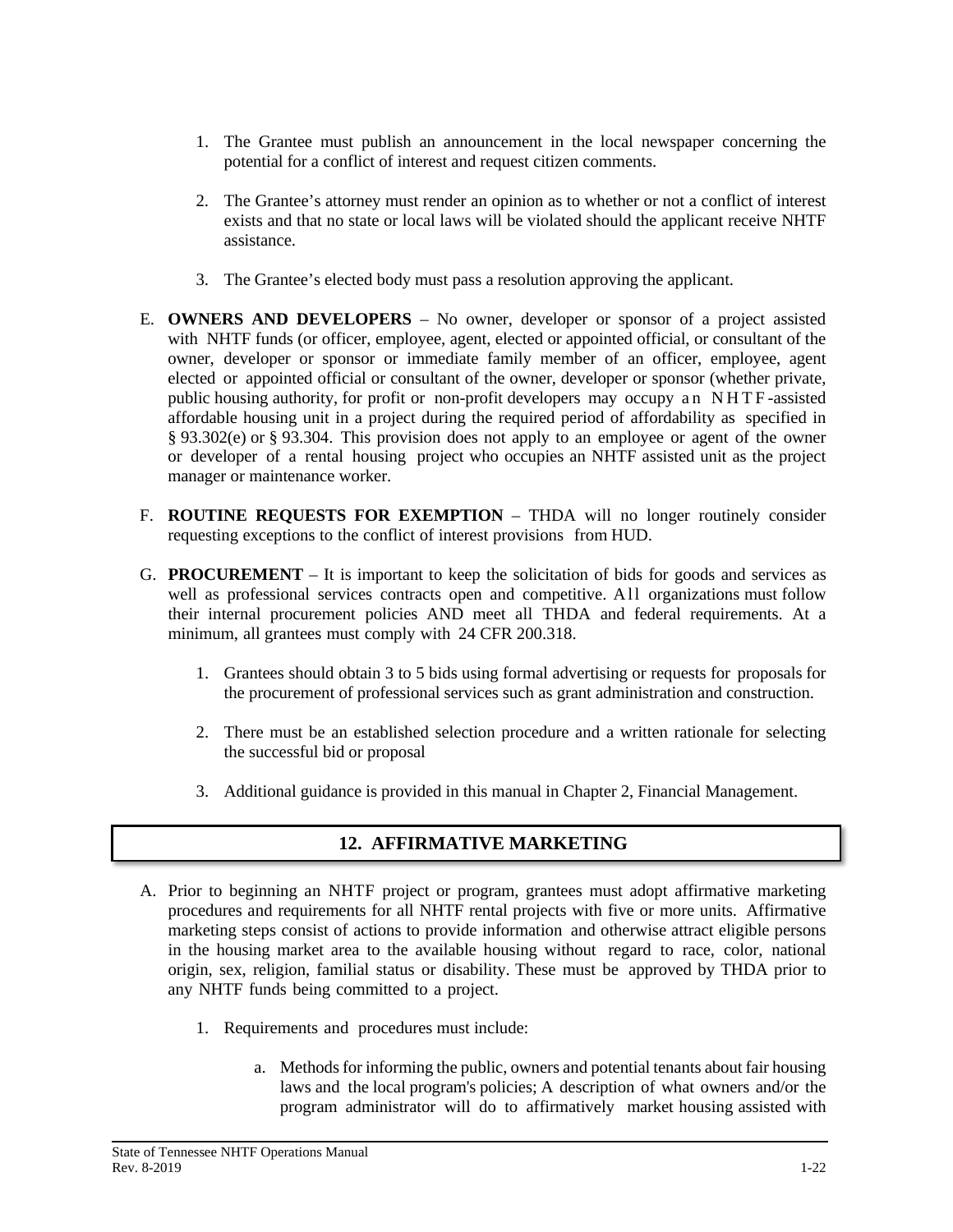NHTF funds;

- b. A description of what owners and/or the program administrator will do to inform persons not likely to apply for housing without special outreach;
- c. Maintenance of records to document actions taken to affirmatively market NHTF-assisted units and to assess marketing effectiveness; and
- d. Description of how efforts will be assessed and what corrective actions will be taken where requirements are not met.

## **13. DRUG-FREE WORKPLACE**

- A. The State must require its Grantees to adopt a drug-free workplace policy that certifies that the Grantee will or will continue to provide a drug-free workplace by:
	- 1. Publishing a statement notifying employees that the unlawful manufacture, distribution, dispensing, possession, or use of a controlled substance is prohibited in the Grantee's workplace and specifying the action that will be taken against employees for violation of such prohibition.
	- 2. Establishing an on-going drug-free awareness program to inform employees about:
		- a. The dangers of drug abuse in the workplace;
		- b. The Grantee's policy of maintaining a drug-free workplace;
		- c. Any available drug counseling, rehabilitation, and employee assistance programs; and
		- d. The penalties that may be imposed upon employees for drug abuse violations occurring in the workplace.
	- 3. Making it a requirement that each employee to be engaged in the performance of the grant be given a copy of the statement required by paragraph 13.1(a);
	- 4. Notifying the employee in the statement required by paragraph 13.1(a), that, as a condition of employment under the grant, the employee will:
		- a. Abide by the terms of the statement; and
		- b. Notify the employer in writing of his or her conviction for a violation of a criminal drug statute occurring in the workplace no later than five (5) calendar days after such conviction.
	- 5. Notifying THDA in writing, within ten (10) calendar days after receiving notice under paragraph  $13.1(d)(2)$  from an employee or otherwise receiving actual notice of such conviction. Employers of convicted employees must provide notice, including position title, to every grant officer or other designee on whose grant activity the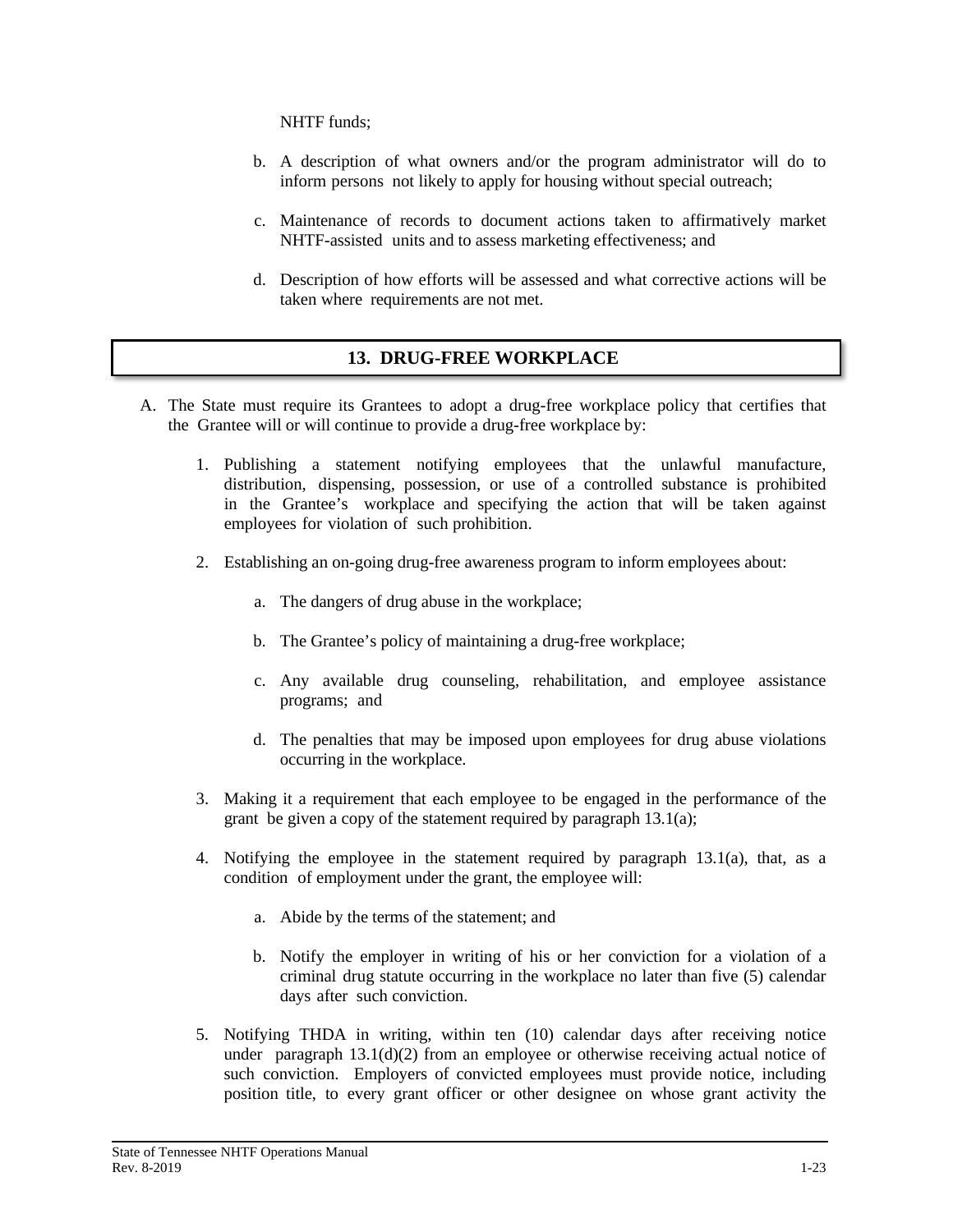convicted employee was working, unless the Federal agency has designated a central point for the receipt of such notices. Notices shall include the identification number(s) of each affected grant.

- 6. Taking one of the following actions, within thirty (30) calendar days of receiving notice under paragraph  $13.1(d)(2)$ , with respect to any employee who is so convicted:
	- a. Taking appropriate personnel action against such an employee, up to and including termination, consistent with the requirements of the Rehabilitation Act of 1973, as amended; or
	- b. Requiring such employee to participate satisfactorily in a drug abuse assistance or rehabilitation program approved for such purposes by a Federal, State, or local health, law-enforcement, or other appropriate agency.
	- c. Making a good faith effort to continue to maintain a drug-free workplace through implementation paragraphs 13.1(a) through (f).

### **14. MONITORING**

- A. **RESPONSIBILITIES OF THDA** THDA is responsible for managing the day-to-day operations of the NHTF program, for monitoring the performance of all entities receiving NHTF funds to assure compliance, and for taking appropriate action when performance problems arise. The State has divided its monitoring activities into two programs.
	- 1. The first program is the ongoing monitoring and program evaluation prior to the completion or close out of the project.
	- 2. The second program, referred to as long term compliance, will monitor federal or state affordability compliance issues after the project is closed out and will continue until the affordability/compliance period expires.
- B. **MONITORING AND PROGRAM EVALUATION PRIOR TO CLOSE OUT OF DEVELOPMENT PROJECTS** – Program monitoring is an ongoing activity and can be carried out in a variety of formal and informal ways and methods.
	- 1. These include;
		- a. On-site Administrative reviews, as well as on-site reviews of individual NHTF projects;
		- b. Desk reviews of performance reports; financial audits; other verbal and written exchanges with the Grantee; conversations with the Grantee, clients, and fellow funders of the Grantee; etc.
		- c. On-site field visits will be conducted at least once during the construction period, preferably when the total NHTF grant funds are from  $50\%$  to  $60\%$ drawn down. Certain considerations (such as Grantee performance, reporting and audit deficiencies, personnel turnovers, etc.) may require more frequent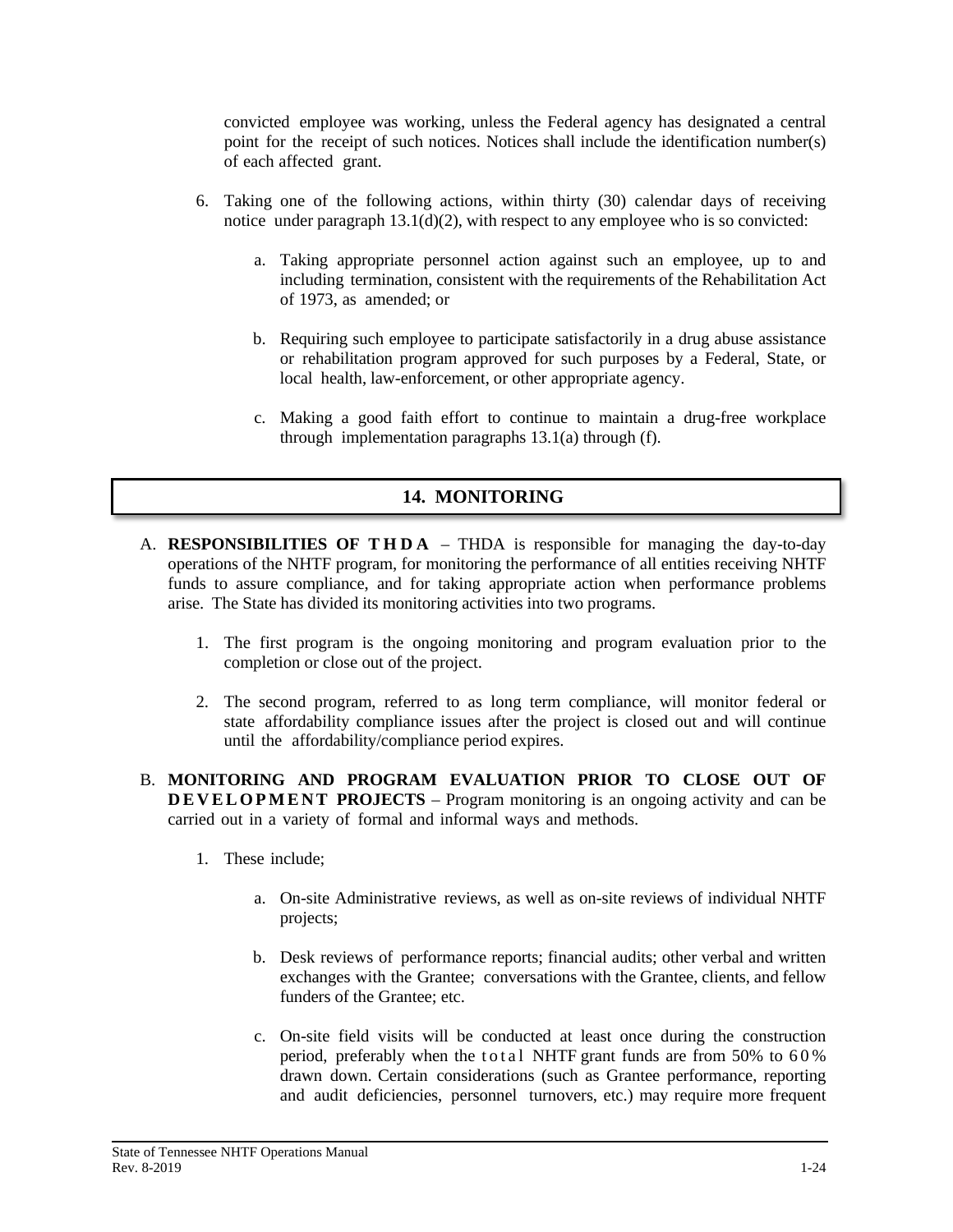monitoring.

- 2. A written notice at least 7 days in advance of the scheduled visit will be given.
- 3. The scope of the on-site review should be as comprehensive as possible taking into consideration all applicable contractual, program, and state and federal requirements. An exit conference will be held to review the findings. A monitoring letter will be mailed, preferably no later than 30 days from the date of the visit.
- 4. If concerns or findings are identified, the Grantee will be asked to take steps to resolve these and respond by letter within 30 days. If the monitoring findings have not been cleared, a reminder notice will be sent. If the findings are still not cleared, future payments may be withheld, eligibility to apply for future grants may be denied, or repayment of the grant may be required.
- C. **LONG TERM COMPLIANCE DURING AFFORDABILITY PERIOD** After the project completes the construction phase and a certificate of occupancy has been issued it will be subject to long-term compliance monitoring by the Community Programs Division during and throughout the remainder of the affordability period.
	- 1. NHTF-assisted rental units are rent and income limited for the thirty (30) year Period of Affordability.
	- 2. Grantees/Owners of rental property shall maintain occupancy of NHTF assisted units by Extremely Low Income Persons for the Period of Affordability.
	- 3. During the Period of Affordability, the Recipient shall:
		- a. Certify annually the income of tenants.
		- b. Adhere to the NHTF rent and income guidelines.
		- c. Comply with all applicable adopted housing codes and the Uniform Physical Condition Standards (UPCS).
		- d. Report to THDA in a form and with substance as required by THDA.
	- 4. Prior to drawing down NHTF funds, Owners of projects with NHTF assisted units shall sign a grant note, deed of trust and restrictive covenant to enforce the NHTF Affordability Period.
	- 5. Once NHTF funds are awarded to a Recipient, THDA will monitor compliance by reviewing certain records related to the NHTF-assisted project. THDA will monitor compliance by conducting desk and/or on-site reviews of the project.
	- 6. THDA will conduct an on-site inspection at project completion in order to confirm that the project meets the Rehabilitation Standards listed in the NHTF Allocation Plan and THDA's Minimum Design Standards for New Construction or THDA's Minimum Design Standards for Rehabilitation, as applicable.
	- 7. At a minimum THDA will conduct desk compliance reviews annually.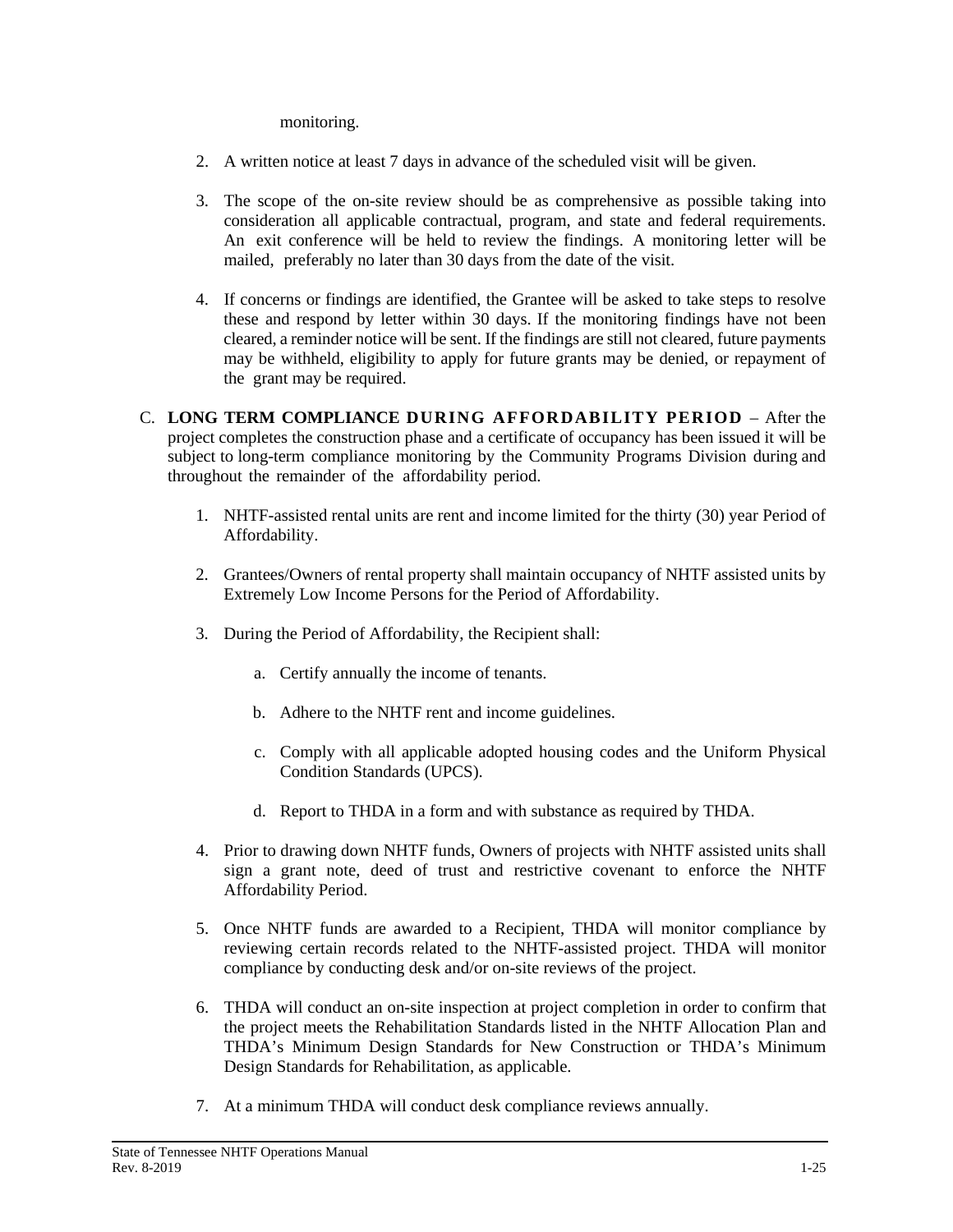- 8. THDA will conduct on-site property inspections during the Period of Affordability in order to determine compliance with income and rent requirements, tenant selection, affirmative marketing requirements, and property and design standards and to verify any information submitted by the Recipient to THDA.
	- a. THDA will perform onsite inspection of all NHTF assisted projects no less than every three (3) years during the Period of Affordability.
	- b. For NHTF assisted projects of four (4) NHTF assisted residential units or less, THDA will perform an on-site inspection of one hundred percent (100%) of the units no less than every three (3) years during the Period of Affordability.
	- c. For NHTF assisted projects consisting of five (5) or more units, THDA will inspect a minimum of 20% of the NHTF assisted units no less than every three (3) years during the Period of Affordability.
	- d. The on-site inspection may include a review of records for all or a sample of the income and rent restricted units including, but not limited to, tenant files, rent rolls, approved and declined tenant applications, documentation supporting tenant income and employment verification, marketing materials and advertisements, and documentation of requests for reasonable accommodations.
	- e. The on-site review may also include a review of any local health, safety, or building code violation reports or notices and an inspection of the property to determine if the buildings are suitable for occupancy, taking into account local health, safety, and building codes, applicable THDA Design Standards, and UPCS standards as prescribed by HUD.
	- f. Any reports made by state or local government units of violations, with documentation of correction, will be reviewed.
- 9. Each year during the Period of Affordability, the Recipient shall submit to THDA, within one hundred twenty (120) days after the end of the project's fiscal year, each of the following:
	- a. Audited financial statements for the Owner.
	- b. Audited financial statements for the project.
	- c. Bank statements for operating reserve and replacement reserve accounts as of the end of the project fiscal year.
	- d. Proof of sufficient property and liability insurance coverage with THDA listed as mortgagee.
	- e. Documentation to show the current utility allowance is being used (i.e. a copy of the utility allowance table).
	- f. For projects that received points at initial NHTF application for pledging to provide permanent supportive services to special needs populations, an affidavit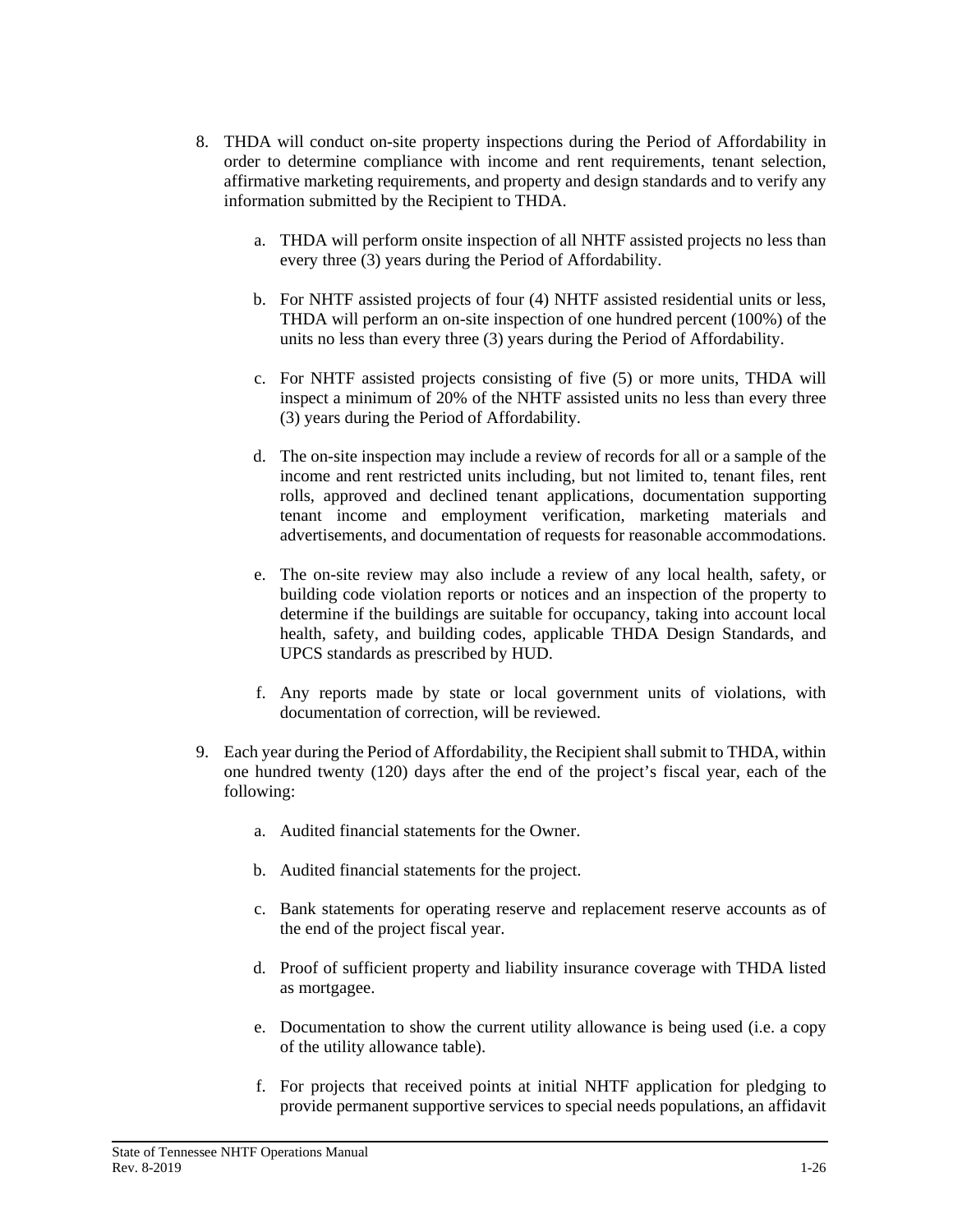attesting to the supportive services provided to the project's population during the fiscal year must be provided by the provider(s) of such services.

- g. Compliance monitoring fees from previous years re-inspections if applicable.
- h. Such other information as may be requested in writing by THDA in its sole discretion.
- D. **NON-COMPLIANCE** After a compliance review has been conducted, either through an onsite review or a review of paperwork, the Grantee/Owner will be notified of any issues of noncompliance. Areas not in compliance will be identified with a date by which corrections should be made. Sanctions for non-compliance are as follows:
	- 1. Denial of subsequent NHTF grant applications until non-compliance is corrected, subject to approval by THDA's Grants Committee.
	- 2. Repayment of all or a portion of NHTF funds when serious non-compliance has persisted.
- E. **MONITORING FEES**  THDA charges a monitoring fee for all NHTF assisted units. NHTF Recipients shall pay the entire fee covering the 30-year Period of Affordability as indicated in the current published Schedule of Monitoring Fees; but no less than \$600 per NHTF assisted unit.
	- 1. The monitoring fee must be paid prior to the Recipient making the request for Developer Fees to be drawn from the NHTF grant.
	- 2. Additional fees may be charged when follow-up is required due to non-compliance findings. Failure to pay these fees will be considered an administrative noncompliance issue.
		- a. The fee will be the current approved fee as published in the NHTF manual and the most current program description at the time the fee is incurred but no less than:
			- i. Re-inspection of a file or re-inspection of a 1-4 unit property: Two Hundred Dollars (\$200) per unit inspected
			- ii. Re-inspection of an NHTF project with five (5) or more units:
				- a) Two hundred dollars (\$200) per unit inspected;
				- b) Standard mileage rate in effect under the current State of Tennessee travel regulations at the time of the re-inspection from Nashville to the property and back to Nashville;
				- c) Applicable state allowed per-diem for one staff person;
				- d) Lodging expenses as allowed under then current State of Tennessee travel regulations;
				- e) Any other expenses incurred by THDA relating to the project re-inspection.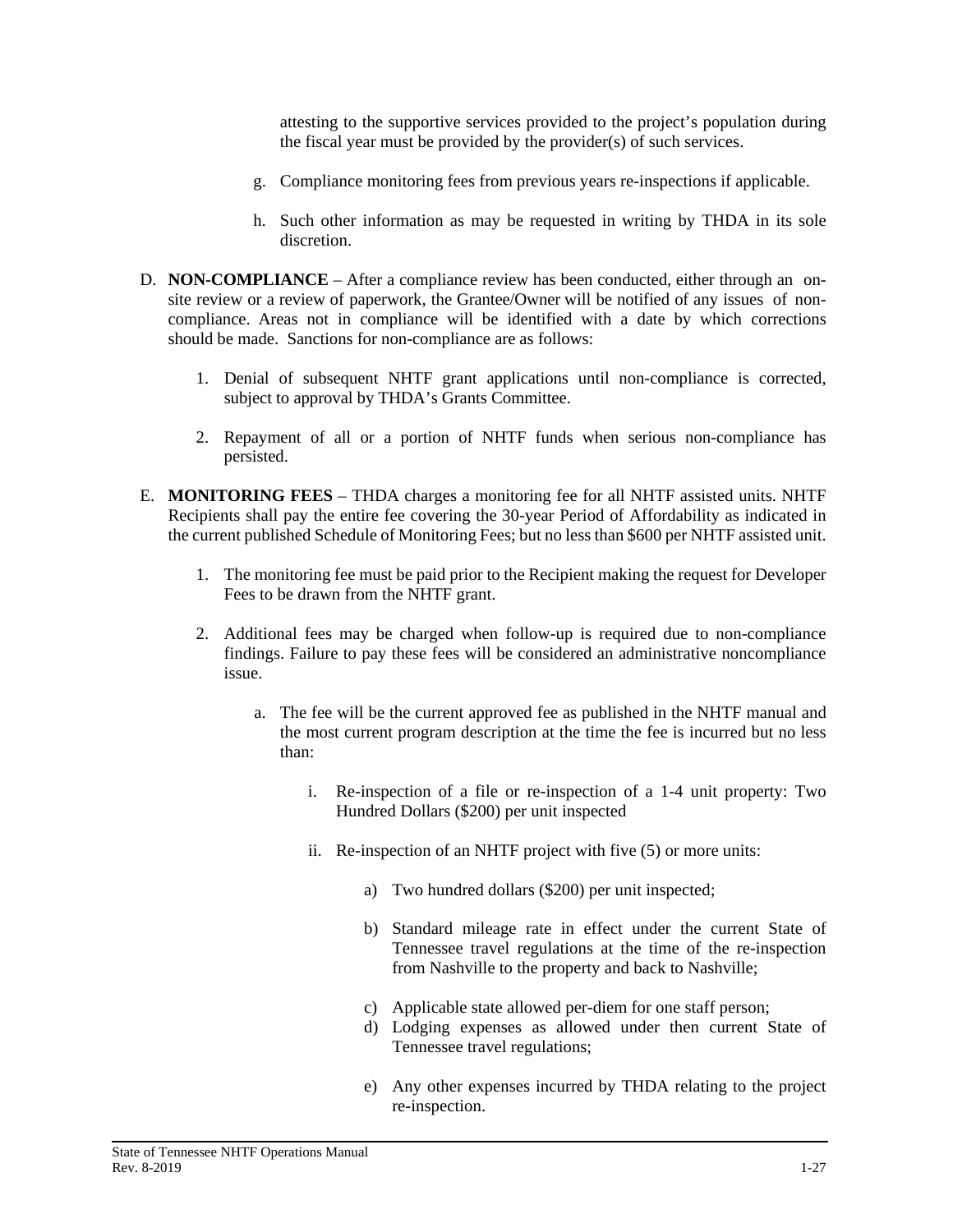- iii. Fees for re-inspections will be due to THDA prior to issuance of reinspection results or release of any additional NHTF-funded operating subsidy.
- 3. Failure to promptly pay monitoring or re-inspection fees will be recorded as a finding and may result in a determination of non-compliance and trigger repayment of ALL NHTF funds.

## **15. AUDITS**

A. **LOCAL GOVERNMENT AND NON-PROFIT AUDITS** – Audits must be conducted in accordance with 2 CFR Part 200 subpart F. The use of NHTF grant funds by the grantee must be audited not less than annually to ensure compliance with this part. Any financial statement submitted by the grantee to HUD must be reviewed by an independent certified public accountant, in accordance with Statements on Standards for Accounting and Review Services, which is issued by the American Institute of Certified Public Accountants.

#### **16. DEFINITIONS**

- A. **ADJUSTED INCOME** Adjusted income is annual income (gross income) reduced by deductions for dependents, elderly or disabled households, medical expenses, and child care. In the NHTF program, adjusted income is only used to calculate a household's eligibility for and the amount of assistance to be provided under the Uniform Relocation Act or Section 104(d); or the rent to be paid by a tenant whose income has increased above the NHTF low income limit. *Adjusted income tenant eligibility for rental housing programs.*
- B. **ANNUAL INCOME (GROSS INCOME)** Annual income means all amounts, monetary or not which go to, or on behalf of, the family head or spouse (even if temporarily absent) or to any other family member; are anticipated to be received from a source outside the family during the 12- month period following admission or annual reexamination date; and which are not specifically excluded under the Section 8 definition of annual income (24 CFR 5.609). Annual income also means amounts derived (during the 12-month period) from assets to which any member of the family has access.
- C. **COMMITMENT**  The grantee has executed a legally binding written agreement (that includes the date of the signature of each person signing the agreement) with an eligible recipient for a project that meets the definition of ''commit to a specific local project'' of paragraph (2) of this definition.
	- 1. ''Commit to a specific local project'' means:
		- a. If the project consists of rehabilitation or new construction (with or without acquisition), the grantee and recipient have executed a written legally binding agreement under which NHTF assistance will be provided to the recipient for an identifiable project for which construction can reasonably be expected to start within 12 months of the agreement date. The written agreement for rehabilitation or new construction of rental housing may also provide operating cost assistance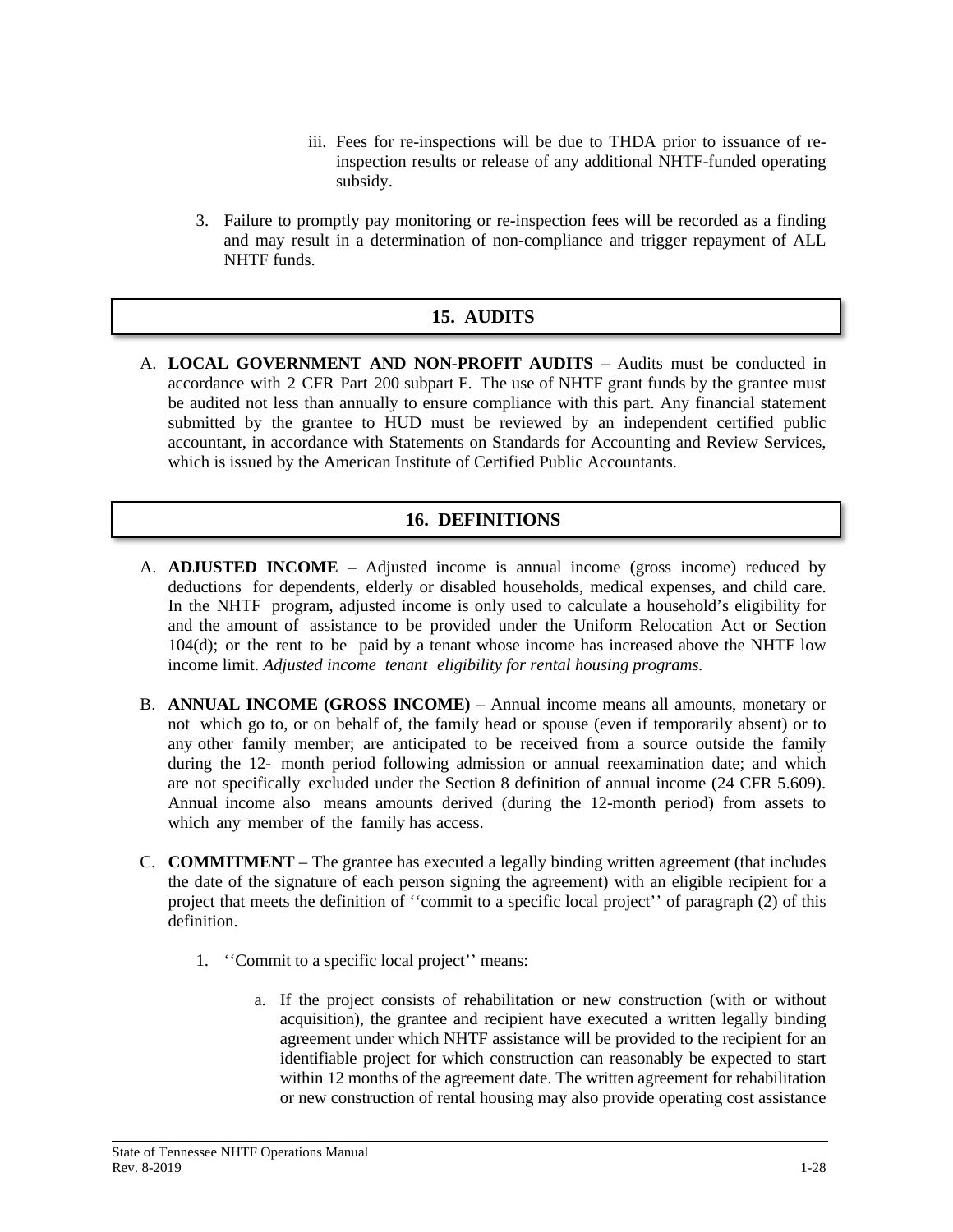and/or operating cost assistance reserves.

- b. If the project consists of acquisition of standard housing and the grantee is providing HTF funds to a recipient to acquire rental housing, or to a first-time homebuyer family to acquire single family housing for homeownership, the grantee and recipient or the family have executed a written agreement under which NHTF assistance will be provided for the purchase of the rental housing or single family housing and the property title will be transferred to the recipient or family within 6 months of the agreement date. The written agreement for acquisition of rental housing may also provide operating cost assistance and/or operating cost assistance reserves.
- c. If the project is for renewal of operating cost assistance or operating cost assistance reserves, the grantee and the recipient must have executed a legally binding written agreement under which NHTF funds will be provided to the recipient for operating cost assistance or operating cost assistance reserves for the identified NHTF project.
- D. **ETHNIC CATEGORIES** Ethnic categories are defined as:
	- 1. *Hispanic or Latino.* A person of Cuban, Mexican, Puerto Rican, South or Central American, or other Spanish culture or origin, regardless of race. The term, "Spanish origin" can be used in addition to "Hispanic or Latino".
	- 2. *Not Hispanic or Latino.* A person not of Cuban, Mexican, Puerto Rican, South or Central American, or other Spanish culture or origin, regardless of race.
- E. **EXTREMELY LOW INCOME FAMILIES** Families whose annual incomes do not exceed 30 percent of the median income for the area, as determined by HUD with adjustments for smaller and larger families. An individual does not qualify as an extremely low-income family if the individual is a student who is not eligible to receive Section 8 assistance under 24 CFR 5.612.
- F. **RECIPIENT** An organization, agency, or other entity (including a public housing agency, or a for-profit entity or a nonprofit entity) that receives NHTF assistance from THDA as an owner or developer to carry out an NHTF assisted project.
	- 1. A grantee must:
		- a. Make acceptable assurances to THDA that it will comply with the requirements of the NHTF program during the entire period that begins upon selection of the recipient to receive NHTF funds, and ending upon the conclusion of all NHTFfunded activities;
		- b. Demonstrate the ability and financial capacity to undertake, comply, and manage the eligible activity;
		- c. Demonstrate its familiarity with the requirements of other Federal, State, or local housing programs that may be used in conjunction with NHTF funds to ensure compliance with all applicable requirements and regulations of such programs; and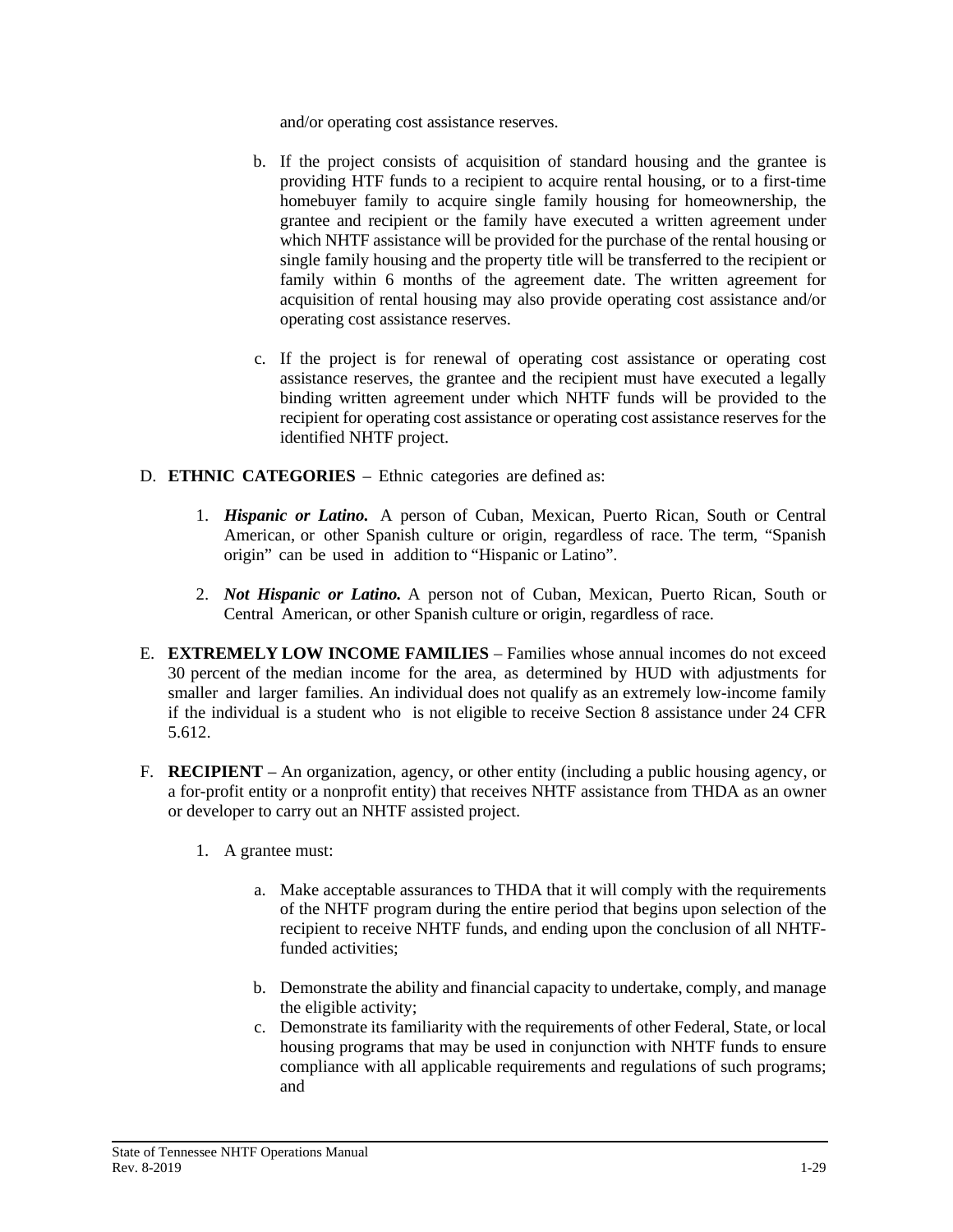- d. Have demonstrated experience and capacity to conduct an eligible NHTF activity as evidenced by its ability to:
	- i. Own, construct, or rehabilitate, and manage and operate an affordable multifamily rental housing development
- G. **HUD** The Department of Housing and Urban Development. Income-eligible means a family, homeowner, or household (as appropriate given the context of the specific regulatory provision) that is very low-income, extremely low income, or both, depending on the income-targeting requirements set forth in § 93.250.
- H. **HOUSEHOLD** Household means one or more persons occupying a housing unit.
- I. **HOUSING** Household means one or more persons occupying a housing unit. Housing includes manufactured housing and manufactured housing lots, permanent housing for disabled homeless persons, single-room occupancy housing, and group homes. Housing does not include emergency shelters (including shelters for disaster victims) or facilities such as nursing homes, convalescent homes, hospitals, residential treatment facilities, correctional facilities, halfway houses, housing for students, or dormitories (including farmworker dormitories).
- J. **NEW CONSTRUCTION** For the purposes of the NHTF program, new construction is (a) any project which includes the creation of additional dwelling units outside the existing walls of a structure and (b) the construction of a new residential unit(s). Any project with commitment of NHTF funds made within one year of the date of the initial certificate of occupancy is also considered new construction.
- K. **NEIGHBORHOOD** A geographic location designated in comprehensive plans, ordinances, or other local documents as a neighborhood, village, or similar geographical designation that is within the boundary but does not encompass the entire area of a unit of general local government; except that if the unit of general local government has a population under 25,000, the neighborhood may, but need not, encompass the entire area of a unit of general local government. Poverty line is defined in section 673 of the Omnibus Budget Reconciliation Act of 1981 (42 U.S.C. 9902).
- L. **NHTF ASSISTED UNITS** A term that refers to units within an NHTF project where NHTF funds are used and rent, income and occupancy, restrictions apply.
- M. **NHTF FUNDS** Funds made available under the NHTF program.
- N. **OPERATING EXPENSES** Reasonable and necessary costs for the operation of the project. Such costs include salaries, wages and other employee compensation and benefits; employee education, training and travel; rent; utilities; communication costs; taxes; insurance; and equipment, materials and supplies.
- O. **PERSON WITH DISABILITIES** A household composed of one or more persons, at least one of whom is an adult, who has a disability. A person is considered to have a disability if the person has a physical, mental, or emotional impairment that: is expected to be of longcontinued and indefinite duration; substantially impedes his or her ability to live independently; and is of such a nature that such ability could be improved by more suitable housing conditions.
	- 1. A person will also be considered to have a disability if he or she has a developmental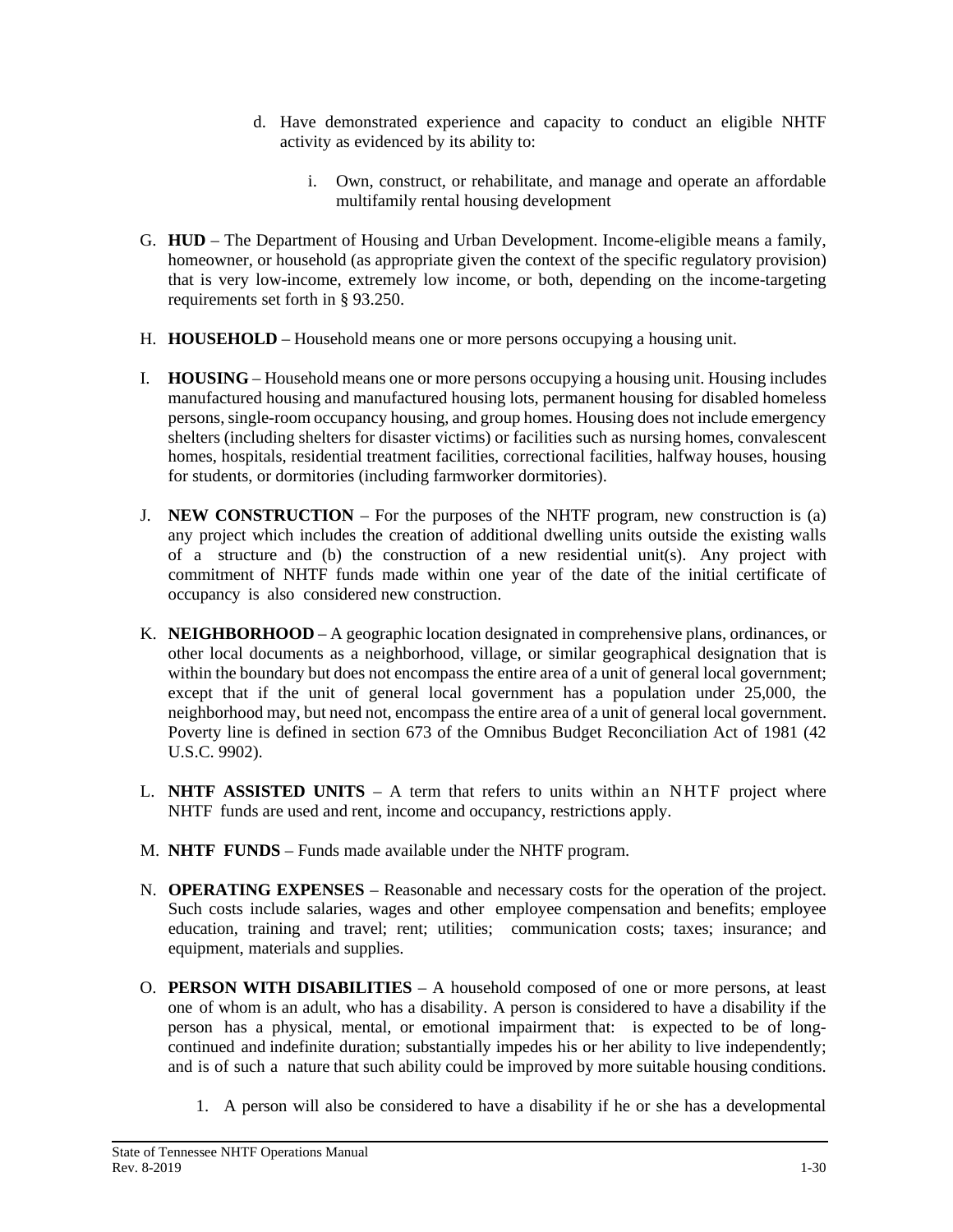disability, which is a severe, chronic disability that: is attributable to a mental or physical impairment or combination of mental and physical impairments; is manifested before the person attains age 22; is likely to continue indefinitely; results in substantial functional limitations in three or more areas of major life activity -- self-care, receptive and expressive language, learning, mobility, self- direction, capacity for independent living, and economic self-sufficiency;

- P. **PROJECT** A site or sites together with any building (including a manufactured housing unit) or buildings located on the site(s) that are under common ownership, management, and financing and are to be assisted with NHTF funds as a single undertaking under this part. The project includes all the activities associated with the site and building.
- Q. **PROJECT COMPLETION** A project is considered complete when all necessary title transfer requirements and construction work have been performed, the project complies with the requirements of this part (including the property standards under § 93.301 of this part), the final drawdown has been disbursed for the project, and the project completion information has been entered in the disbursement and information system established by HUD, except that with respect to rental housing project completion, for the purposes of  $\S$  93.402(d) of this part, project completion occurs upon completion of construction before occupancy.
- R. **RACIAL CATEGORIES** Race categories are defined as:
	- 1. *American Indian or Alaska Native.* A person having origins in any of the original peoples of North and South America (including Central America), and who maintains tribal affiliation or community attachments.
	- 2. *Asian.* A person having origins in any of the original peoples of the Far East, Southeast Asia, or the Indian subcontinent including, for example, Cambodia, China, India, Japan, Korea, Malaysia, Pakistan, the Philippine Islands, Thailand, and Vietnam.
	- 3. *Black or African American.* A person having origins in any of the black racial groups of Africa. Terms such as "Haitian" or "Negro" can be used in addition to "Black or African American."
	- 4. *Native Hawaiian or Other Pacific Islander.* A person having origins in any of the original peoples of Hawaii, Guam, Samoa, or other Pacific Islands.
	- 5. *White.* A person having origins in any of the original peoples of Europe, the Middle East, or North Africa.
- S. **UNIFORM PHYSICAL CONDITION STANDARDS (UPCS)** The UPCS are uniform national standards established by HUD pursuant to 24 CFR 5.703 for housing that is decent, safe, sanitary, and in good repair. Standards are established for inspectable items for each of the following areas: site, building exterior, dwelling units, and common areas. Once HUD develops inspections standards for UPCS this will be required in lieu of Section 8 Housing Quality Standards (HOS).
- T. **VERY LOW INCOME FAMILIES** Families whose annual incomes do not exceed 50 percent of the median family income for the area as determined by HUD with adjustments for smaller and larger families, except that HUD may establish income ceilings higher or lower than 50 percent of median income for the area on the basis of HUD findings that such variations are necessary because of prevailing levels of construction costs, or fair market rents, or